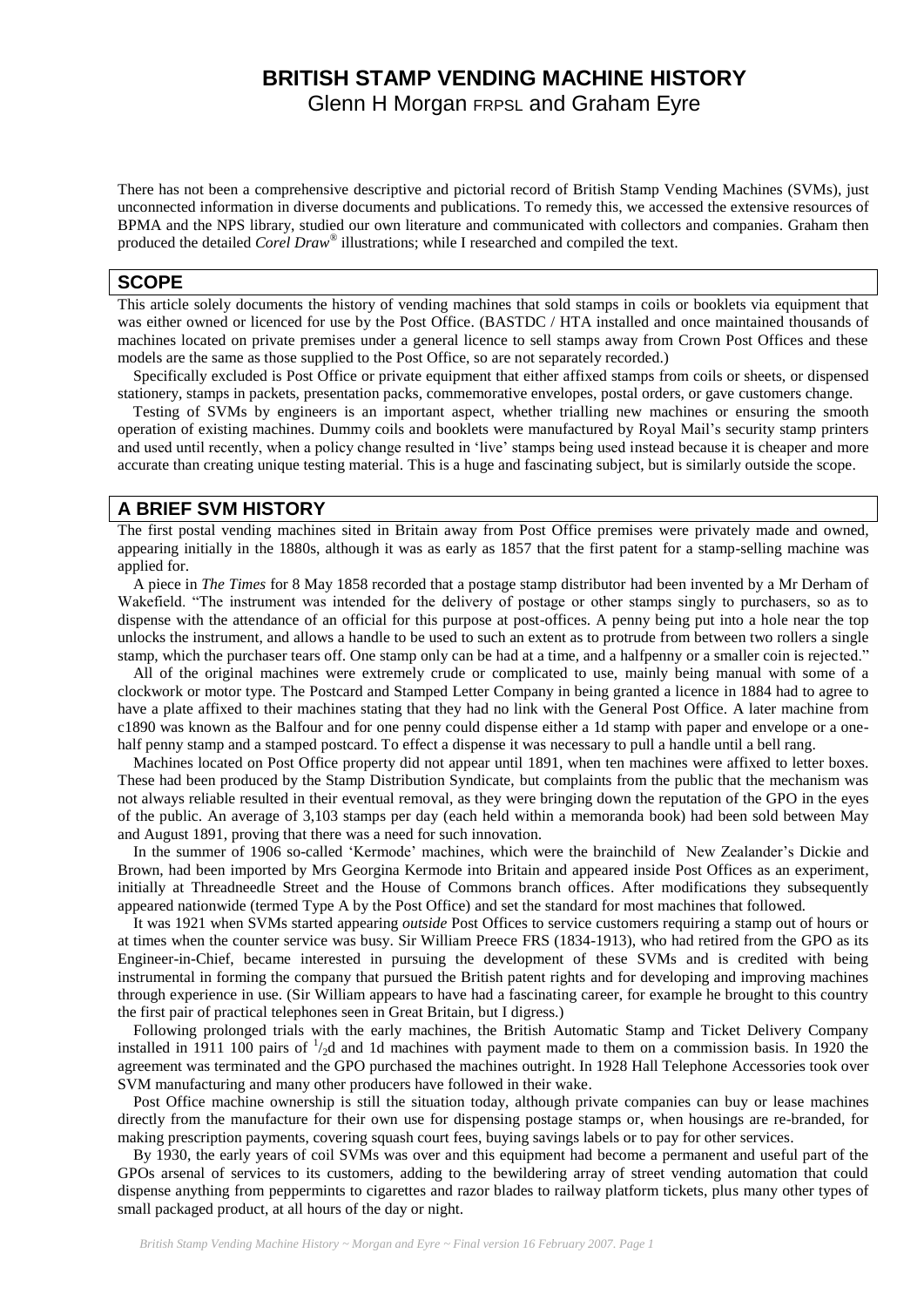New SVMs came and went in the intervening 70 years, but in 2002 there was a major change of policy, as 4000 machines located near Post Offices had already been removed that year without fanfare, with plans in hand to remove another 4700 owned by The Post Office Ltd and retailers. It was agreed that up to 800 would be upgraded with new machines at Post Offices, airports, hospitals and at 30 Royal Mail premises. A spokesperson stated: "Customers no longer rely on vending machines in the way that they used to years ago. Since the 1980s there are more than 55,000 retail outlets which have begun selling stamps."

 In these more enlightened days, consideration has rightly been given to the Welsh speaking population of Britain by having explanatory text in English and Welsh (i.e. bilingual) on some machines to be found in that country. No machines unique to Wales have appeared, but a few locations in Scotland did once exclusively use converted retail vending machines to dispense packets of loose Scottish Country stamps.

It is likely that we might soon see the removal from sale of  $2<sup>nd</sup>$  class booklet stamps from external machines in favour of books of four '1<sup>st</sup> class Large' stamps, which are needed following the introduction of Pricing in Proportion (PiP) in August 2006. It is also possible that internal machines will not be replaced because the queues at Post Offices are now more controllable and the reason for having them has therefore diminished.

 The SVM story has been one of constant technological evolution and response to market demands and change, so who knows what the next "big thing" in postal vending innovation will be.

# **THE MACHINES**

As touched on above, codes such as Type A1 have traditionally been used to identify a machine to staff and engineers. A number after the letter indicated a modification of some kind – perhaps acceptance of a new coin, the capability to dispense a different number of stamps or a tariff change. Some SVMs were experimental and are outside the traditional coding system and these extra SVMs have been inserted in chronological order and labelled "Trial" or use the name that the manufacturer had allocated them, especially after The Post Office Ltd took-over responsibility for SVMs from Royal Mail Group plc. To help readers, coil and book vendors are separated into two separate listings.

An explanation of 'Power' in the listings is probably required. If an SVM is shown as being 'coin activated' this means that dispensing will occur when the customer pushes a coin into the slot, as it creates the energy needed and causes a weight to rise within the machine, thus priming it. The coin, on being accepted, releases the mechanism and allows the weight to drop and the stamp to be issued. A "coin-freed" mechanism, on the other hand, involves the customer in two separate operations. Firstly they have to insert a coin(s) and then they either pull on a handle on the front of the SVM (as Type F) or lift a flap cover (Type G) to prime and release (or "free") the product.

 In the case of modern post-mechanical machines, i.e. after around 1988, the energy required for each dispense is created by electricity or a battery following insertion of a coin(s) or, for Type R, a banknote. A 1987 *Pinpoint* trial machine only functioned by the insertion of a Barclays Bank credit card and dispensed packs of Christmas stamps.



RE-FILLING STAMP MACHINE

**A series of fifty cigarette cards from 1939 relating to the work of the British postal service entitled**  *Interesting Sidelights on the Work of the GPO* **by Lambert & Butler included a drawing of refilling a coil machine.**

 Each machine has its coins removed and stamps refilled by local Post Office staff. Invariably they are simple to load, although for coil vending it is a requirement that the roll"s leader is threaded through various parts of the mechanism and this always looks to be far more difficult to cope with than the booklet machines, where the fresh supply is simply placed in a stack, albeit a certain way up.

There follows a record of all machine types that have been traced by the authors of this article.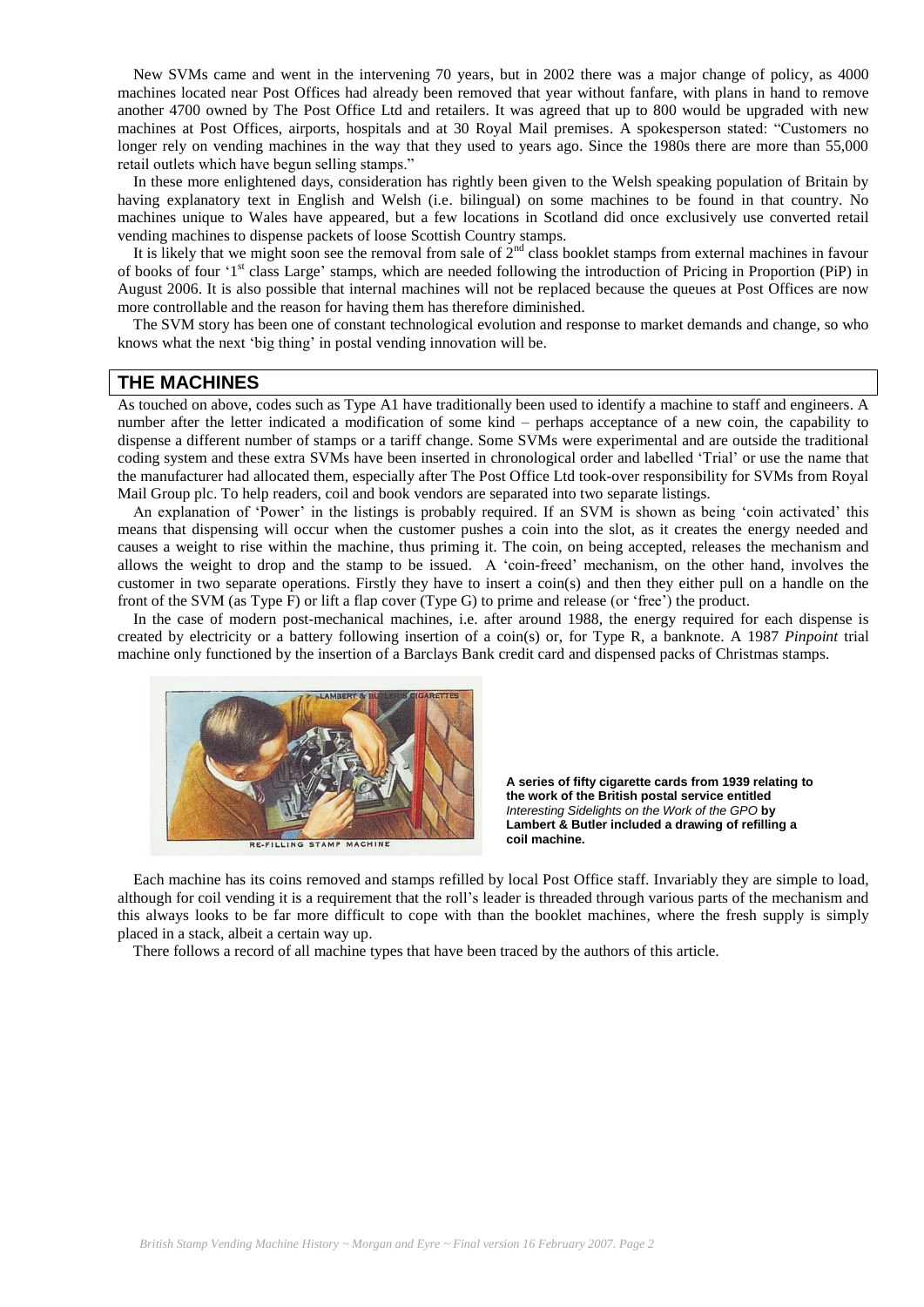# **STAMPS AND LABELS VENDED FROM COILS**

| Code                            | Year                  | Mechanism                                                     | Power                                                                                         | Vended                                                                                                                                                                                                                                                                                                                                                                                                                                                                                                                                                                                                                                                                                                                                                                                                                                                                                                                                                                                                                                                                                                                                                                                                                                                                                                                                                                                                                                                                                                                                                                      | Producer           | Image No |
|---------------------------------|-----------------------|---------------------------------------------------------------|-----------------------------------------------------------------------------------------------|-----------------------------------------------------------------------------------------------------------------------------------------------------------------------------------------------------------------------------------------------------------------------------------------------------------------------------------------------------------------------------------------------------------------------------------------------------------------------------------------------------------------------------------------------------------------------------------------------------------------------------------------------------------------------------------------------------------------------------------------------------------------------------------------------------------------------------------------------------------------------------------------------------------------------------------------------------------------------------------------------------------------------------------------------------------------------------------------------------------------------------------------------------------------------------------------------------------------------------------------------------------------------------------------------------------------------------------------------------------------------------------------------------------------------------------------------------------------------------------------------------------------------------------------------------------------------------|--------------------|----------|
| Private trials pre-1906 Various |                       |                                                               | <b>Various</b>                                                                                | <b>Various</b><br>Many trials were undertaken with different coil SVMs that had varying degrees of success, or, more often than not, failure! All were of<br>private origin and were not utilised by the GPO, instead most were sensibly just licenced for use by them.                                                                                                                                                                                                                                                                                                                                                                                                                                                                                                                                                                                                                                                                                                                                                                                                                                                                                                                                                                                                                                                                                                                                                                                                                                                                                                     | <b>Various</b>     |          |
| <b>Trial</b>                    | 1906                  | Mechanical<br>be a great success, having lasted about a week. | <b>Coin-freed</b>                                                                             | $1 x \frac{1}{2}$ d or $1 x 1d$ coil stamp<br>On 6 November 1906 the Treasury gave authority for the hire of 12 machines following a successful demonstration of the Dickie and<br>Brown machine by Mrs G Kermode to the GPO in the inner lobby of the House of Commons in August of that year. The test proved to                                                                                                                                                                                                                                                                                                                                                                                                                                                                                                                                                                                                                                                                                                                                                                                                                                                                                                                                                                                                                                                                                                                                                                                                                                                          | Kermode / D&B NZ - |          |
| <b>Trial</b>                    | 1907                  | Mechanical                                                    | <b>Coin activated</b><br>feeding mechanism were then enclosed in a chamber.                   | $1 x \frac{1}{2}$ d or $1 x 1d$ coil stamp<br>Trialled from 1907 following various modifications by BASTDC, which included a change to the coin acceptance method; much was<br>learnt about their operation and maintenance. The first machine had been installed at the House of Commons on 25 July 1907. 1908<br>finally saw the extensive in-service trial of 12 hired machines, six used in London Post Offices and six in provincial towns. January<br>1909 saw the maintenance of the machines by the Post Office Engineering Department for the first time and the installation of a pair of<br>indoor-use machines outside 294 Regent Street, London, working with moderate success for many years.<br>By 1911, the GPO had placed a contract with BASTDC for 100 pairs of $\frac{1}{2}$ d and 1d machines and payment to BASTDC was based<br>on the number of stamps sold per machine. Some machines were modified in 1918 following an increase in the inland letter postal<br>rates that year to $1^{1}/2d$ . The 1d and $1^{1}/2d$ machines were adapted to dispense a 2d stamp in exchange for two 1d coins in 1920 following<br>a further rise in postal rates and 106 extra pairs of $\frac{1}{2}$ and 2d machines were purchased by the GPO. They were all installed in pairs to<br>give maximum flexibility to the customer and 30 of these pairs continued in service until at least 1937. Experiments with these<br>machines outside Post Offices proved that they required further modifications to prevent dampness and so both the stamp roll and the | <b>BASTDC</b>      |          |
| <b>Trial</b>                    | 1907                  | <b>Clockwork motor</b>                                        | <b>Coin activated</b><br>1907 following complaints from the public about their unreliability. | 1 x 1d coil stamp<br>The Abel Co. installed a postcard and a coil SVM at GPO East, London. The trial started on 14 February 1907 and finished on 13 July                                                                                                                                                                                                                                                                                                                                                                                                                                                                                                                                                                                                                                                                                                                                                                                                                                                                                                                                                                                                                                                                                                                                                                                                                                                                                                                                                                                                                    | Abel               |          |
| <b>Trial</b>                    | 1910                  | <b>Mechanical</b>                                             | Coin activated                                                                                | Coil stamp [type?]<br>A machine was installed on 19 November 1910 at the GPO King Edward Building, but it was not found to be acceptable and was<br>scrapped. On 16 February 1911, an improved machine appeared at the same location and this was found to be more popular with the<br>public than the Kermode machines located nearby. The trial machine was in-situ until 1914.                                                                                                                                                                                                                                                                                                                                                                                                                                                                                                                                                                                                                                                                                                                                                                                                                                                                                                                                                                                                                                                                                                                                                                                           | <b>BEAM</b>        |          |
| A                               | 1921                  | <b>Mechanical</b>                                             | <b>Coin activated</b>                                                                         | $1 x \frac{1}{2}$ d or $1 x 2d$ coil stamp<br>Following modifications in 1920, a further order for 240 pairs of $\frac{1}{2}$ d and 2d machines was placed by the GPO. As these were the first<br>general-purpose machine, i.e. they could be used both internally and externally, they received the designation 'Type A'.                                                                                                                                                                                                                                                                                                                                                                                                                                                                                                                                                                                                                                                                                                                                                                                                                                                                                                                                                                                                                                                                                                                                                                                                                                                  | <b>BASTDC</b>      |          |
| A1                              | 1922                  | Mechanical                                                    | <b>Coin activated</b>                                                                         | $1 x \frac{1}{2}$ d or $1 x 1d$ coil stamp<br><b>EMPTY</b><br><b>LIFT</b><br>Following reductions in rates, machines reverted to $\frac{1}{2}d$ / 1d operating. This SVM was in production until 1924, when Type B came                                                                                                                                                                                                                                                                                                                                                                                                                                                                                                                                                                                                                                                                                                                                                                                                                                                                                                                                                                                                                                                                                                                                                                                                                                                                                                                                                     | <b>BASTDC</b>      | 1C       |
| B                               | into service.<br>1924 | Mechanical                                                    | <b>Coin activated</b>                                                                         | $1 x \frac{1}{2}$ d or $1 x 1d$ coil stamp                                                                                                                                                                                                                                                                                                                                                                                                                                                                                                                                                                                                                                                                                                                                                                                                                                                                                                                                                                                                                                                                                                                                                                                                                                                                                                                                                                                                                                                                                                                                  | <b>BASTDC</b>      | 2C       |
|                                 |                       |                                                               |                                                                                               | <b>POSTAGE</b><br>$\frac{1}{2}$<br>LIFT<br><b>STAMPS</b>                                                                                                                                                                                                                                                                                                                                                                                                                                                                                                                                                                                                                                                                                                                                                                                                                                                                                                                                                                                                                                                                                                                                                                                                                                                                                                                                                                                                                                                                                                                    |                    |          |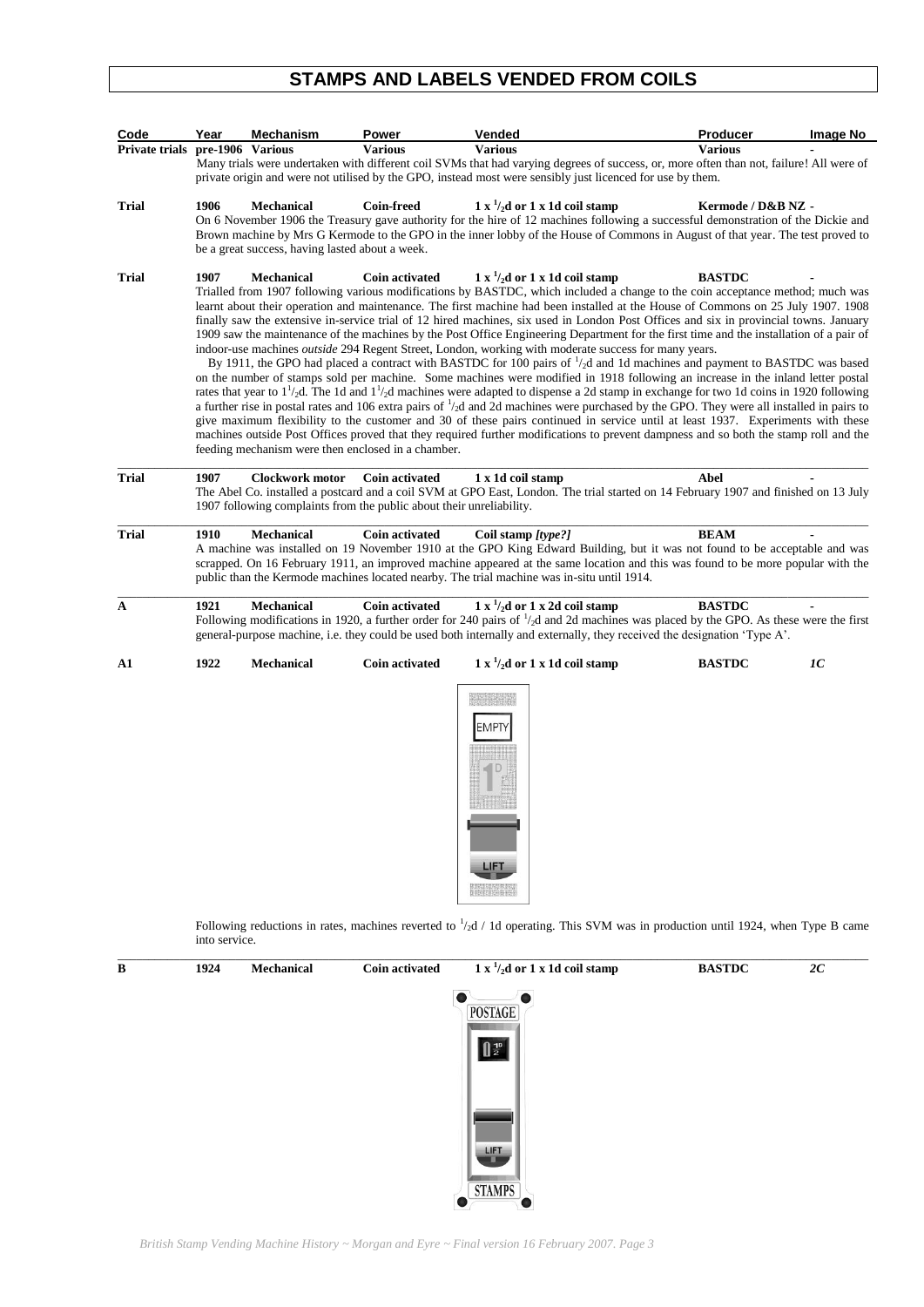<sup>1</sup>/<sub>2</sub>d or 1d coins (the final modified version accepted 3d coins) activated these machines, which dispensed single stamps from vertical coils. A total of 1500 extra pairs of  $\frac{1}{2}$ d and 1d machines incorporating all the modifications made to Type A were purchased between 1924 and 1929. 1928 saw BASTDC reforming as HTA. With the prospect of varying face values of stamps being dispensed, the brass casting no longer bore the large  $\frac{1}{2}d$  or 1d.

- **B1 1929 Mechanical Coin activated /2d or 1 x 1d coil stamp Hall Telephones -** Following changes to the loading and mechanism of Type B, it became known as Type B1 and a further 1000 pairs of  $\frac{1}{2}$ d and 1d machines were purchased over the next two years.
- **B2 c1930/1 Mechanical Coin activated**  $\frac{1}{2}$ **x** $\frac{1}{2}$ **d** or 1 x 1d coil stamp **Hall Telephones** A 'value analysis exercise' on the design undertaken by HTA resulted in only the front plate and lift flap remaining as castings. 175 more pairs of these modified machines were purchased by the Post Office. Various subsequent changes to Type B2 occurred over the next five years and it has been referred to as the 'Golden Age' of SVMs.
- **B3 1932 Mechanical Coin activated**  $1 \times \frac{1}{2}d$  or  $1 \times 1d$  coil stamp **BMR** BMR submitted a revised design of SVM similar to Type B1, but with improved coin tester that found favour and was purchased in a volume of 1525 pairs between 1932 and 1935.
- **B4** 1935 **Mechanical Coin activated**  $1 \times \frac{1}{2}$ d,  $1 \times 1$ d or  $1 \times 3$ d coil stamp<br>**Hall Telephones**  $3C$



With the removal of Hall"s monopoly and the chance to use knowledge gained from the sub-office machines, HTA modified their machines again, creating more mechanism changes and the ability to accept  $\frac{1}{2}$ , 1d and 3d coins depending on the size of the coin slot, coin tester and escapement weight fitted. Suitable for indoor or outdoor use.

Type B4 was set to last beyond its logical expiry date (decimalisation) because of difficulties in manufacturing and supplying Type G machines. 2700 machines were converted to accept 1p coins and to dispense single 1p stamps, which they did until late into the 1970s. The conversions were undertaken by Barber Weston Ltd, which was able to call on expertise from ex-staff of the BDR operation, which had ceased trading by the late sixties or early seventies.

- **B5** 1947 **Mechanical Coin activated /2d or 1 x 1d coil stamp Hall Telephones -** Further modifications to the long-running Type B4 occurred in the late 1940s whereby the stamps were magazine loaded (using Stamp Loader No. 1) in an attempt at stopping the continuing dampness problems. It appears that trials of 100 new machines were not a success due to "unforeseen operational difficulties", despite the fast and simple loading technique, and they were replaced in 1953.
- **B6? 1958 Mechanical Coin activated 1 x 3d coil stamp Hall Telephones -** Acceptance of the twelve-sided 3d bronze coin meant that 3d stamps could be issued alongside the  $\frac{1}{2}$ d and 1d machines, a necessity following the postal rate changes of 1958. What the code of these machines was has not been ascertained, although logic says that it will have been Type B6. Dummy 3d 'coins' were requisitioned for testing – probably the only time that this has happened.
- $\_$  , and the state of the state of the state of the state of the state of the state of the state of the state of the state of the state of the state of the state of the state of the state of the state of the state of the **C 1926 Mechanical Coin activated**  $2 x \frac{1}{2}$  **d** coil stamps **/2d coil stamps Hall Telephones -** In 1926, 15 Type B machines were purchased and successfully modified, as it was necessary to dispense two  $\frac{1}{2}$ d stamps for a 1d coin. These modifications took the form of an increased stroke to the driving bar and modifications to the escapement wheel.

**C1 1930 Mechanical Coin activated 2 x <sup>1</sup>**



**/2d coil stamps Hall Telephones** *4C*

It was decided that by 1930 enough information had been gleaned as to how to effectively supply stamps from outside Post Offices and so attention was now given to the mounting of SVMs on the side of pillar boxes. 950 machines were purchased for this purpose and were designated Type C1 to identify their intended use.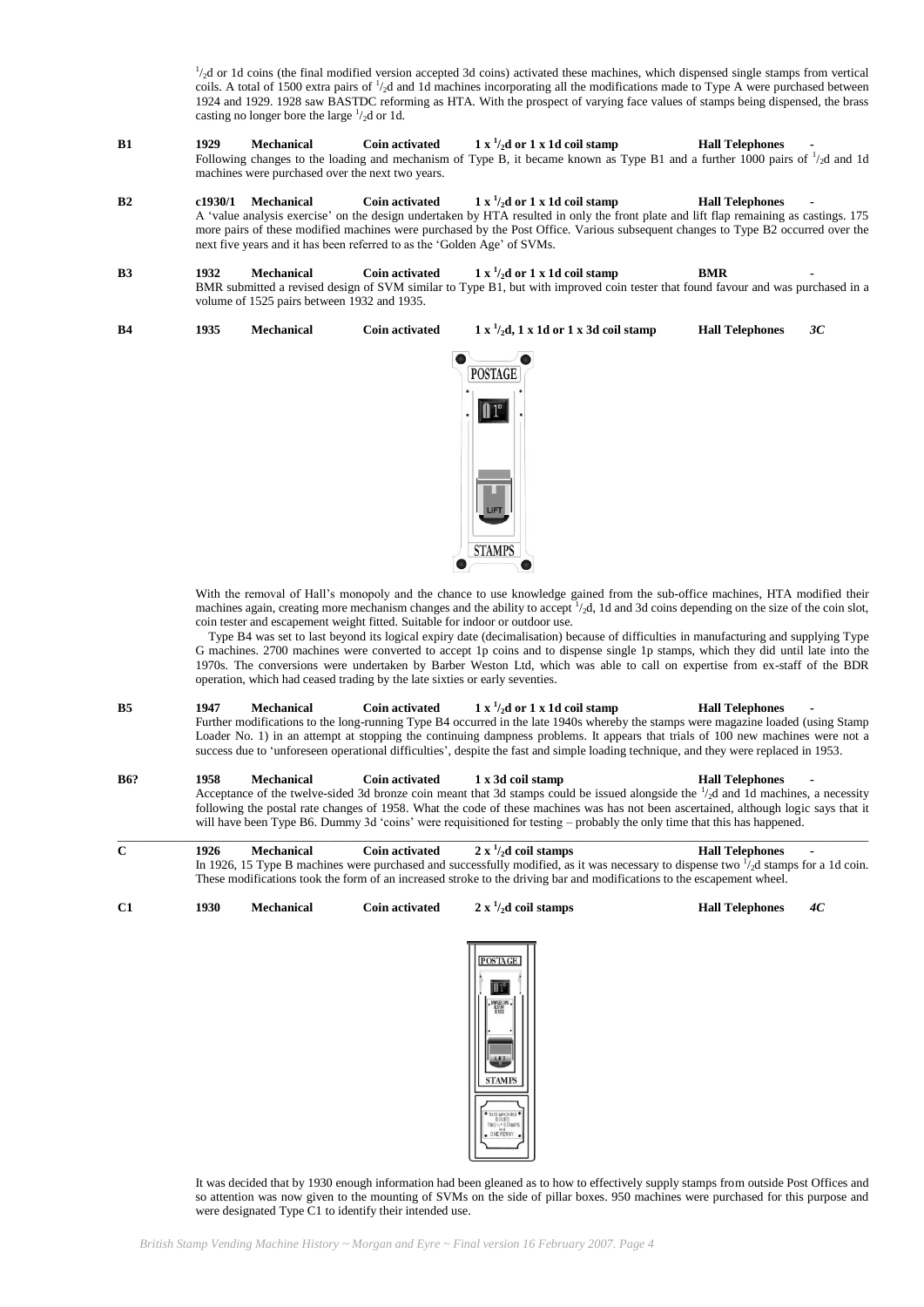| C <sub>2</sub> | c1930/1 | <b>Mechanical</b>                                                    | <b>Coin activated</b> | $2 \times \frac{1}{2}d$ coil stamps<br>A 'value analysis exercise' on the design was undertaken by Hall, which resulted in only the front plate and lift flap remaining as<br>castings and were recoded Type C2. 100 more of these modified machines were purchased by the Post Office.                                                                                                                                                                                                                                                                                                | <b>Hall Telephones</b>       |
|----------------|---------|----------------------------------------------------------------------|-----------------------|----------------------------------------------------------------------------------------------------------------------------------------------------------------------------------------------------------------------------------------------------------------------------------------------------------------------------------------------------------------------------------------------------------------------------------------------------------------------------------------------------------------------------------------------------------------------------------------|------------------------------|
| C <sub>3</sub> | 1932    | <b>Mechanical</b><br>volume of 1000 machines between 1932 and 1935.  | <b>Coin activated</b> | $2 x \frac{1}{2}$ coil stamps<br>BMR submitted a revised design of SVM similar to Type B1, but with improved coin tester that found favour and was purchased in a                                                                                                                                                                                                                                                                                                                                                                                                                      | <b>BMR</b>                   |
| C <sub>4</sub> | 1935    | Mechanical<br>wheel travelled twice as far, thus issuing two stamps. | <b>Coin activated</b> | $2 \times \frac{1}{2}d$ coil stamps<br>With the removal of Hall's monopoly and the chance to use knowledge gained from the sub-office machines, HTA modified their<br>machines again, creating more mechanism changes and a recoding to Type C4. These machines were similar to Type B4, but the feed<br>$\frac{1}{2}$ d coins were demonetised on 1 August 1969 and all $\frac{1}{2}$ d stamp vending ceased the day before. An exception was made at five<br>London rail termini where TPOs departed from in order to pay the Late Fee. These machines were finally removed in 1970. | <b>Hall Telephones</b>       |
| D <sub>6</sub> | 1951    | <b>Mechanical</b><br>straight to Type D6 in all records examined.    | <b>Coin activated</b> | 1 x 2d coil stamp<br>A 2d stamp was issued in exchange for two one penny coins and covered the increased postal rate for postcards, being installed<br>primarily at holiday resorts, hospitals and other places where a heavy card mail was experienced. It had a similar coin testing<br>mechanism to that of the B4, but prevented dispenses with just one coin and when the roll was nearly exhausted it would not drop the<br>EMPTY plate after insertion of just one coin. Models Type D1 to D5 do not appear to have been produced, as numbering jumps                           | <b>Hall Telephones</b>       |
| D7             |         | <b>Mechanical</b>                                                    | <b>Coin activated</b> | 1 x 2d coil stamp                                                                                                                                                                                                                                                                                                                                                                                                                                                                                                                                                                      | <b>Ass. Automation</b><br>5C |
|                |         |                                                                      |                       |                                                                                                                                                                                                                                                                                                                                                                                                                                                                                                                                                                                        |                              |

This SVM had two slots for coins and accepted both 1d or 3d pieces and any excess coins inserted were rejected. Some machines could dispense two stamps, so presumably if 4d was inserted, then two 2d stamps would be dispensed.

#### **D, E and F** *Book machines. (Note that Type* **D***'s code was uniquely used for both book and coil machines, presumably in error)*

 $\_$  ,  $\_$  ,  $\_$  ,  $\_$  ,  $\_$  ,  $\_$  ,  $\_$  ,  $\_$  ,  $\_$  ,  $\_$  ,  $\_$  ,  $\_$  ,  $\_$  ,  $\_$  ,  $\_$  ,  $\_$  ,  $\_$  ,  $\_$  ,  $\_$  ,  $\_$  ,  $\_$  ,  $\_$  ,  $\_$  ,  $\_$  ,  $\_$  ,  $\_$  ,  $\_$  ,  $\_$  ,  $\_$  ,  $\_$  ,  $\_$  ,  $\_$  ,  $\_$  ,  $\_$  ,  $\_$  ,  $\_$  ,  $\_$  , **G** This SVM was designed by Elliott Automation to cater for a wide range of postage rates and was developed in readiness for decimal coinage, initially dispensing five multi-value stamps for one shilling (5p) and a unique facility was that the machines could (but never did) dispense commemorative stamp issues in coils. An order for 10,000 machines costing around £350,000 was intended to be manufactured to replace roughly that number of the rapidly ageing earlier book and coil machines then in service. However, production difficulties and delivery delays resulted in a rethink, as the so-called D-Day (Decimalisation Day) was approaching and Type B4 would become obsolete from that date. A plan to convert 2700 B4s to 1p working was therefore instituted.

 $\_$  ,  $\_$  ,  $\_$  ,  $\_$  ,  $\_$  ,  $\_$  ,  $\_$  ,  $\_$  ,  $\_$  ,  $\_$  ,  $\_$  ,  $\_$  ,  $\_$  ,  $\_$  ,  $\_$  ,  $\_$  ,  $\_$  ,  $\_$  ,  $\_$  ,  $\_$  ,  $\_$  ,  $\_$  ,  $\_$  ,  $\_$  ,  $\_$  ,  $\_$  ,  $\_$  ,  $\_$  ,  $\_$  ,  $\_$  ,  $\_$  ,  $\_$  ,  $\_$  ,  $\_$  ,  $\_$  ,  $\_$  ,  $\_$  ,

The Type G SVM should have been a greater success (they were expected to last at least 20 years), but it was shown that around half of the machine malfunctions were caused by petty vandalism, with even more problems caused by dampness in the equipment. The ravages of 1970s inflation also resulted in the demise of a machine that the public never really took to because they disliked having to store the spare small value stamps that were invariably left over from the strip and they took a long while to come to terms with the novel method of needing to lift a large flap to effect a dispense.

**G1 1969 Mechanical Coin-freed 1s Strip of 5 x coil stamps Ass. Automation -** Dispensing stamps in strips of 2d, 2d, 3d, 1d and 4d, this arrangement cleverly gave any combination of any amount from one penny to one shilling and provided for easy separating into three divisions of 4d (2d and 2d, 3d and 1d, or 4d) and two divisions of 5d (2d and 3d, or 1d and 4d). It accepted both 1s and 5p coins (which were the same size and weight as the pre-decimal coinage). Type G could be adjusted to dispense strips of 1, 2, 3, 4 or 5 stamps and although only strips of five were nationally available, a

machine at Cannon Street in London was once set to dispense three red Machin 4d stamps for a one shilling coin, possibly a unique situation. There were initially 22 pre-production-run Type G machines installed in August 1969, nine in London and the rest elsewhere in the UK, with the balance of the production version appearing over the next two years.

**G2 1971 Mechanical Coin-freed 5p Strip of 5 x coil stamps Ass. Automation -** A post-decimal version of Type G1, the Type G2 machine dispensed five multi-value stamps for 5p initially in strips of 2p,  $\frac{1}{2}$ p,  $\frac{1}{2}$ p, 1p and 1p. 6000 Type G1 machines were converted. (What ever happened to the other 4000 that had been intended to exist before decimalisation? Presumably the production difficulties resulted in a smaller total order?)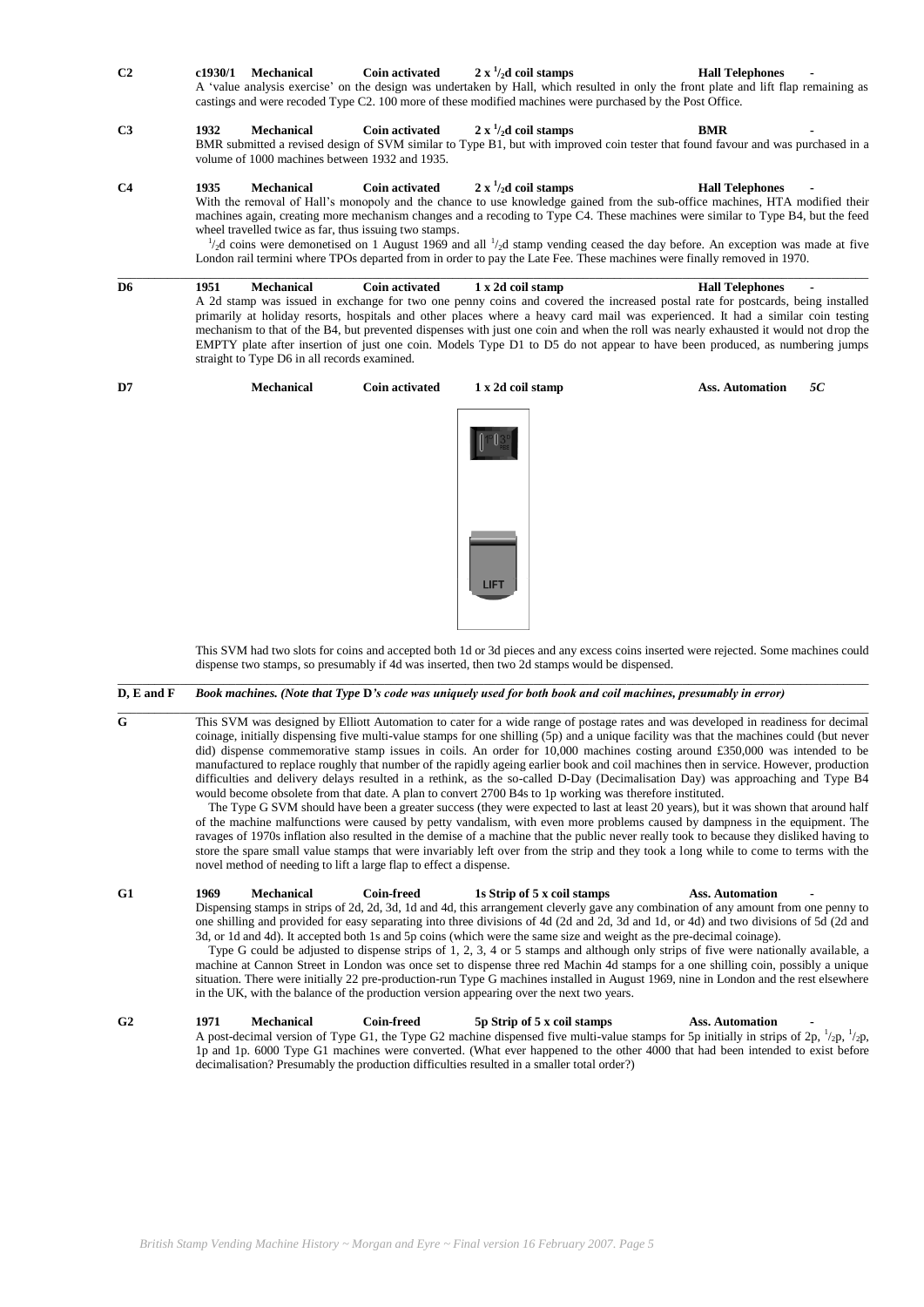

From 3 December 1975, the Type G2 was progressively converted to accept ten pence coins instead of five pence and to initially dispense five multi-value stamps in strips of 6p, 2p, 1p,  $\frac{1}{2}$  and  $\frac{1}{2}$  to cover the  $8\frac{1}{2}$  (first class) and  $6\frac{1}{2}$  (second class) basic postage rates for insertion of one coin.

| Trial | 1984 | Electronic | Electricity | Variable value postage labels                                                                                                                                                                                                                                                    | Frama | 7C |
|-------|------|------------|-------------|----------------------------------------------------------------------------------------------------------------------------------------------------------------------------------------------------------------------------------------------------------------------------------|-------|----|
|       |      |            |             | $\overline{\overline{\overline{\overline{\overline{X}}}}}$<br>12Np<br>Telecom programmer                                                                                                                                                                                         |       |    |
|       |      |            |             |                                                                                                                                                                                                                                                                                  |       |    |
|       |      |            |             | Turn for rejected<br>Operating instructions<br>2 Check that the display shows the amount inserted<br>3 Press a button for each postage label required<br>-<br>4 To obtain a postage label for any ohange<br>press the red button<br>Additional coins may be inserted at any time |       |    |
|       |      |            |             | $\circledcirc$                                                                                                                                                                                                                                                                   |       |    |
|       |      |            |             |                                                                                                                                                                                                                                                                                  |       |    |
|       |      |            |             | Postage label or                                                                                                                                                                                                                                                                 |       |    |
|       |      |            |             | $-\theta$                                                                                                                                                                                                                                                                        |       |    |
|       |      |            |             |                                                                                                                                                                                                                                                                                  |       |    |

\_\_\_\_\_\_\_\_\_\_\_\_\_\_\_\_\_\_\_\_\_\_\_\_\_\_\_\_\_\_\_\_\_\_\_\_\_\_\_\_\_\_\_\_\_\_\_\_\_\_\_\_\_\_\_\_\_\_\_\_\_\_\_\_\_\_\_\_\_\_\_\_\_\_\_\_\_\_\_\_\_\_\_\_\_\_\_\_\_\_\_\_\_\_\_\_\_\_\_\_\_\_\_\_\_\_\_\_\_\_\_\_\_\_\_\_\_\_\_\_\_

After four years of indecision, these machines were introduced on 1 May 1984 at four trial sites (Windsor BO, London KEB, Shirley BO and Cambridge HPO – plans for machines at Edinburgh HPO and Colchester HPO never happened) in a one-year trial as part of the Post Office"s plans to improve out-of-hours sales service. The micro-processor controlled machine issued stamp labels from an imperforate roll, rather than ordinary stamps, and they were a huge success – but only with philatelists who gave them incredible patronage. Unfortunately they were not used much by the general public. They accepted any decimal coin, except for the recently introduced £1 and 20p coins and had three selection buttons for  $1<sup>st</sup>$  and  $2<sup>nd</sup>$  class dispensing, plus the ability to issue a 'residue' label in lieu of change, or as a make-up value.

They were withdrawn on 30 April 1985 and following evaluation of the results of the experiment it was concluded that the machines 'did not meet all the necessary Post Office requirements for a nationally acceptable vending machine'. They needed frequent maintenance, were easily put out of action by damaged coins or other items being inserted, and sorting-out the box of mixed coin proved too expensive.

One machine was subsequently located within the National Postal Museum where it dispensed specimen labels with a unique cliché, but only until the machine eventually became irreparable.

Collectors and cynics believe that this SVM was almost destined to fail because they were sited at locations with a minimal out of hours need by the public. It is also rumoured that Her Majesty disliked the rendition of her head on the labels, although this story is probably not based in fact for the Palace would unquestionably have needed to approve the labels before they came into service. \_\_\_\_\_\_\_\_\_\_\_\_\_\_\_\_\_\_\_\_\_\_\_\_\_\_\_\_\_\_\_\_\_\_\_\_\_\_\_\_\_\_\_\_\_\_\_\_\_\_\_\_\_\_\_\_\_\_\_\_\_\_\_\_\_\_\_\_\_\_\_\_\_\_\_\_\_\_\_\_\_\_\_\_\_\_\_\_\_\_\_\_\_\_\_\_\_\_\_\_\_\_\_\_\_\_\_\_\_\_\_\_\_\_\_\_\_\_\_\_\_

|  |  | H, J, K and L Book machines. (Code I was not utilised due to potential confusion with the number one) |  |  |  |  |  |  |
|--|--|-------------------------------------------------------------------------------------------------------|--|--|--|--|--|--|
|  |  |                                                                                                       |  |  |  |  |  |  |

| <b>Trial</b> | 1987 | Electronic | Electricity | $1st$ or $2nd$ class coil stamps                                                                                                        | Hilldav |  |
|--------------|------|------------|-------------|-----------------------------------------------------------------------------------------------------------------------------------------|---------|--|
|              |      |            |             | These magnolia coloured machines were designed for internal use within six selected Post Office premises. The first three installations |         |  |
|              |      |            |             | accepted all coins up to 50p and were located at Cardiff, Edgbaston and Kettering from the beginning of May; while in the second type   |         |  |
|              |      |            |             | machine located at Grimsby, Newark and Winchester from later that month, the £1 coin was also accepted. 13p and 18p coil stamps in      |         |  |
|              |      |            |             | vertical format were available and these SVMs were the precursor of what Hillday internally called Model 1712P (below).                 |         |  |
|              |      |            |             | These SVMs were supposed to take pressure off counter staff at busy periods of the day, being sited away from the main counter          |         |  |
|              |      |            |             | areas of each location. Date of eventual withdrawal of the six experimental machines appears to have gone unrecorded.                   |         |  |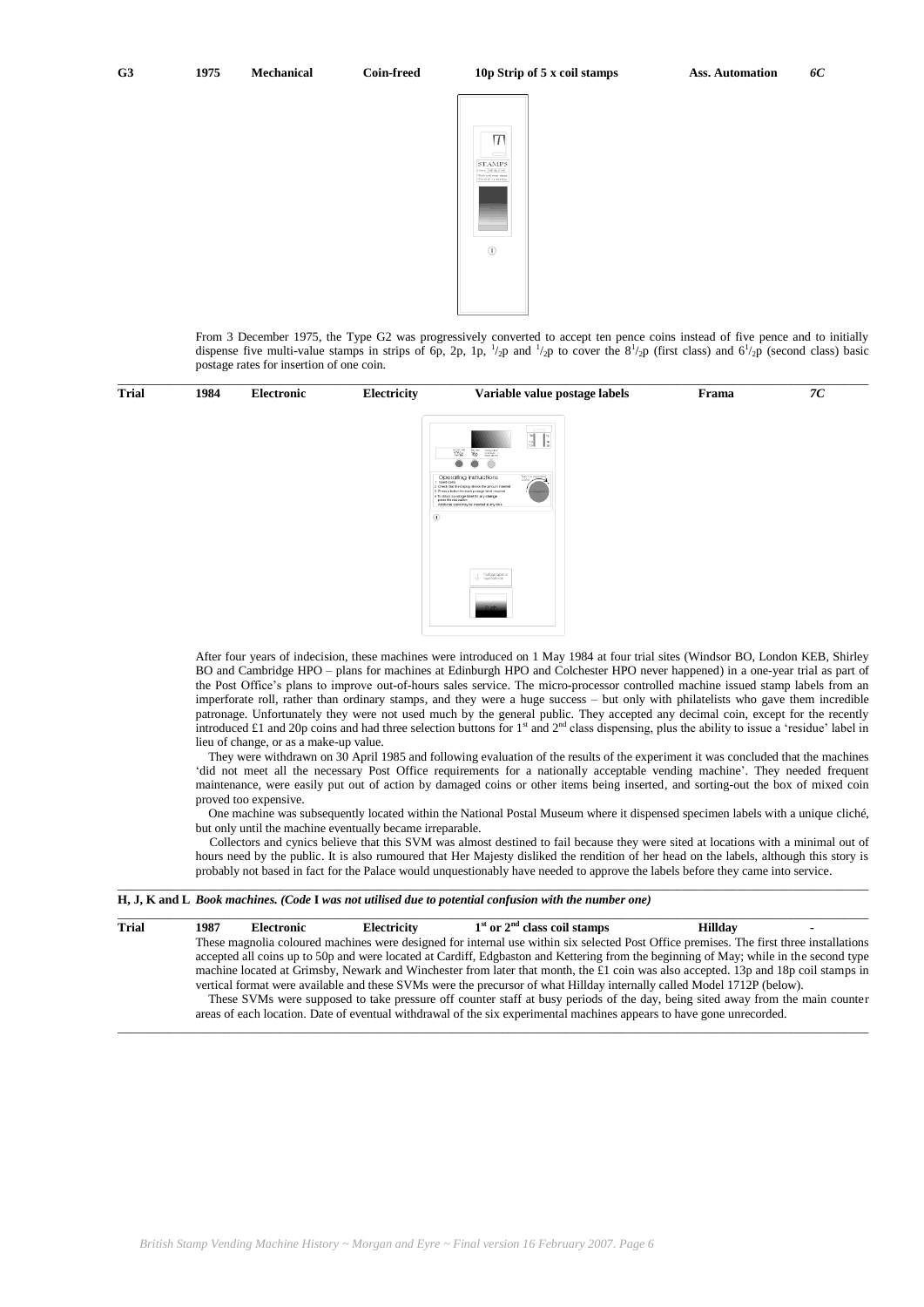# \_\_\_\_\_\_\_\_\_\_\_\_\_\_\_\_\_\_\_\_\_\_\_\_\_\_\_\_\_\_\_\_\_\_\_\_\_\_\_\_\_\_\_\_\_\_\_\_\_\_\_\_\_\_\_\_\_\_\_\_\_\_\_\_\_\_\_\_\_\_\_\_\_\_\_\_\_\_\_\_\_\_\_\_\_\_\_\_\_\_\_\_\_\_\_\_\_\_\_\_\_\_\_\_\_\_\_\_\_\_\_\_\_\_\_\_\_\_\_\_\_ **st or 2nd class coil stamps Hillday** *8C* **1712T c1988 Electronic Electricity 1**  $\frac{1}{\Box}$  $1^{\circ}$  Cass - 13p<br> $1^{\circ}$  Cass - 13p Royal Royal<br>Mail —<br>Stamps —

Known by Hillday in its catalogue as the 1712P, this SVM could accept up to eight denominations of coin and vend between one to four differently priced stamps and give change, depending on its configuration. It was only suitable for use within Post Office premises and was the production version of the trial machine above, but coloured in the more traditional red with yellow lettering for many years. This model has recently been seen coloured turquoise in keeping with The Post Office Ltd branding.

| VSS1 | 1989 | Electronic | Electricity | $1st$ or $2nd$ class coil stamps                                                                                                                                                                  | <b>Verlink</b> | 9C |
|------|------|------------|-------------|---------------------------------------------------------------------------------------------------------------------------------------------------------------------------------------------------|----------------|----|
|      |      |            |             | <b>Insert Money</b><br>$o$ $m$<br>Press Selection<br>$\boxed{\textbf{Q}=\frac{0.0000}{1000} \text{cm} \cdot 2.5 \frac{\text{Acouph}}{\text{CMB}} \cdot 21.30 \text{m} \cdot \text{J}}$<br>$\odot$ |                |    |
|      |      |            |             | $\frac{1}{2}$ is Select is $\frac{1}{2}$<br><b>Change<br/>Given<br/>Below</b><br>$\boxtimes$<br>ø<br>$\bullet$                                                                                    |                |    |
|      |      |            |             | Royal Mail stamps                                                                                                                                                                                 |                |    |
|      |      |            |             | $^{\circ}$                                                                                                                                                                                        |                |    |
|      |      |            |             | Change                                                                                                                                                                                            |                |    |
|      |      |            |             | This machine was designed for indoor only and some machines are still in use.                                                                                                                     |                |    |

\_\_\_\_\_\_\_\_\_\_\_\_\_\_\_\_\_\_\_\_\_\_\_\_\_\_\_\_\_\_\_\_\_\_\_\_\_\_\_\_\_\_\_\_\_\_\_\_\_\_\_\_\_\_\_\_\_\_\_\_\_\_\_\_\_\_\_\_\_\_\_\_\_\_\_\_\_\_\_\_\_\_\_\_\_\_\_\_\_\_\_\_\_\_\_\_\_\_\_\_\_\_\_\_\_\_\_\_\_\_\_\_\_\_\_\_\_\_\_\_\_

**Trial 1989 Electronic Electricity Postage labels Klüssendorf -** A trial was undertaken at PORC to see if postage labels could again be used within the UK, following the demise of the Frama labels. This internal trial did not result in adoption for unrecorded reasons and further details have not been found within official records.  $\_$  ,  $\_$  ,  $\_$  ,  $\_$  ,  $\_$  ,  $\_$  ,  $\_$  ,  $\_$  ,  $\_$  ,  $\_$  ,  $\_$  ,  $\_$  ,  $\_$  ,  $\_$  ,  $\_$  ,  $\_$  ,  $\_$  ,  $\_$  ,  $\_$  ,  $\_$  ,  $\_$  ,  $\_$  ,  $\_$  ,  $\_$  ,  $\_$  ,  $\_$  ,  $\_$  ,  $\_$  ,  $\_$  ,  $\_$  ,  $\_$  ,  $\_$  ,  $\_$  ,  $\_$  ,  $\_$  ,  $\_$  ,  $\_$  ,

 $\_$  , and the set of the set of the set of the set of the set of the set of the set of the set of the set of the set of the set of the set of the set of the set of the set of the set of the set of the set of the set of th

```
M, N and O Codes not utilised. (M and N omitted in error, O not used due to potential confusion with the number zero)
```

| P, Q, R and S Book machines. |      |            |             |                                                                                           |                     |     |
|------------------------------|------|------------|-------------|-------------------------------------------------------------------------------------------|---------------------|-----|
| <b>DC22</b>                  | 1993 | Electronic | Electricity | $2 \times 1st$ or $2nd$ class coil stamps                                                 | <b>Meo Products</b> | 10C |
|                              |      |            |             | Insert Money<br>Press Selection<br>$\prime$<br>Button<br>All-<br><b>Ballie</b>            |                     |     |
|                              |      |            |             | $\circledR$<br>$\blacksquare$ Select $\blacksquare$<br>Change<br>Given<br>Below<br>圖<br>圆 |                     |     |
|                              |      |            |             | <b>IO</b>                                                                                 |                     |     |
|                              |      |            |             | Royal Mail Stamps <sup>10</sup>                                                           |                     |     |
|                              |      |            |             | Change                                                                                    |                     |     |

Meo refer to this "double module coin operated postage stamp dispenser" as the DC22. It could issue two different value stamps supplied from vertical coils and has only been seen vending first and second class NVI stamps.  $\_$  , and the set of the set of the set of the set of the set of the set of the set of the set of the set of the set of the set of the set of the set of the set of the set of the set of the set of the set of the set of th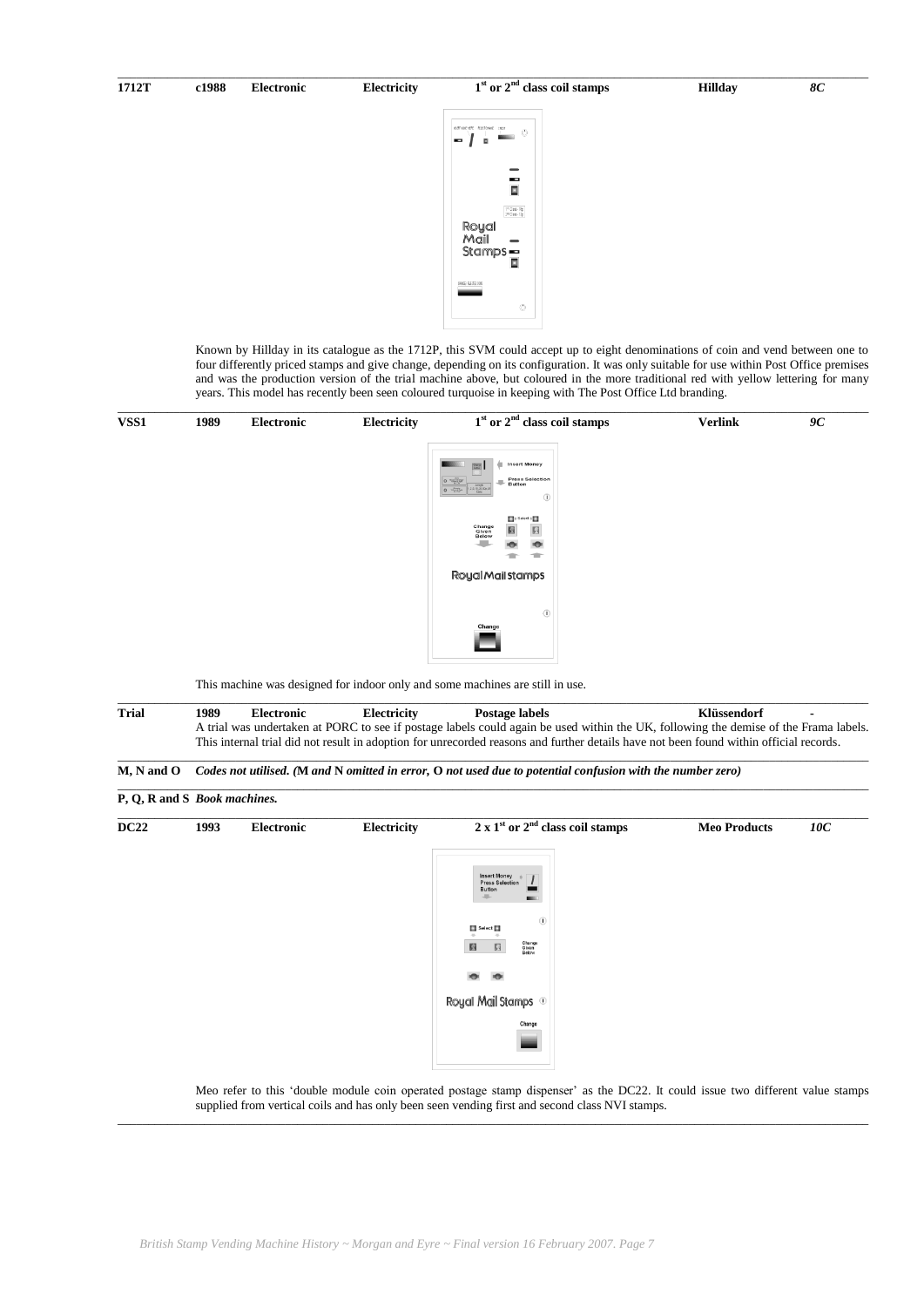| CSS <sub>4</sub> | 1993 | tlectronic | <b>Electricity</b> | $\gamma$ nd<br>$2 \times 1st$ or 2<br>' class coil stamps | <b>Coinage</b> | 110 |
|------------------|------|------------|--------------------|-----------------------------------------------------------|----------------|-----|



Referred to by Coinage as the "SVM5 Stamp Vendor", this stamp machine could dispense up to four different values of single stamps from vertical coils. They accepted up to nine coins and had a stamp capacity of 4 x 1000 stamp rolls. It was suitable for use within Post Offices and at other locations, such as hotels, shopping arcades and other covered public places.

They now vend  $2x1^{st}$ ,  $2x2^{nd}$  but when introduced were installed predominately in tourist areas because they dispensed  $1^{st}$  class,  $2^{nd}$ class, Postcards (outside Europe) rate and Airmail (maximum 10g) rate stamps. The rolls of stamps for postcards and airmail are no longer produced.



The Post Office Ltd installed turquoise Automated Postal Service kiosks at three offices in 2004. They were located at Broadgate in the City of London, Alfreton in Derbyshire and Luton in Bedfordshire and could be used to weigh and pay when sending UK and overseas mail including Special Delivery and Signed for International. The labels created within the machines resembled the counter Horizon system labels and were issued from a roll.

Samkyung of South Korea produced the machines (which weighed a staggering one metric tonne) and they have been successfully launched across that country and in Germany, but were withdrawn in the UK as they were slow to use and proved unpopular with the public (except with philatelists, who were probably the biggest user group).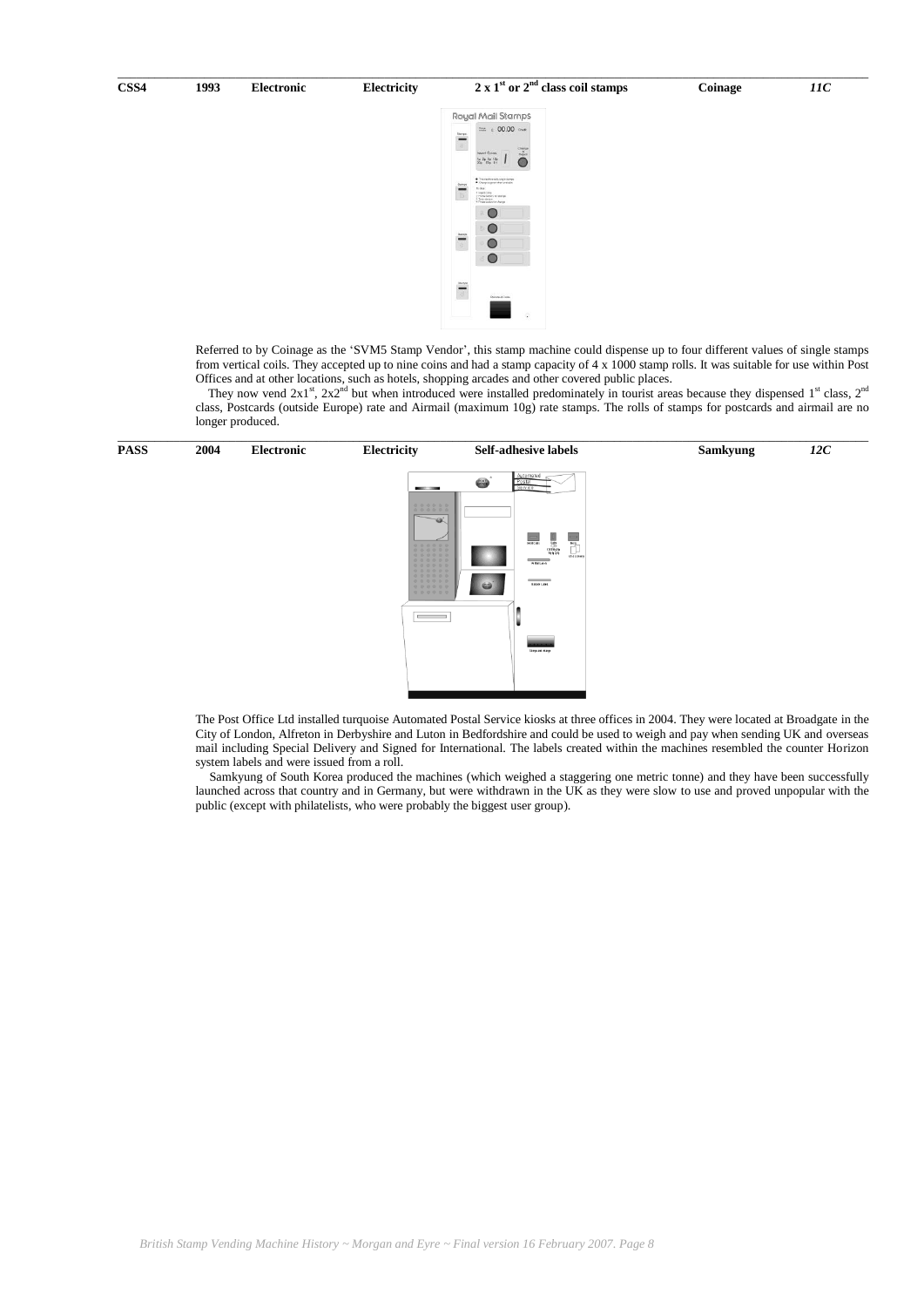# **STAMPS VENDED IN BOOKS**

| Code         | Year | <b>Mechanism</b>       | <b>Power</b>          | <b>Vended</b>                                                                                                                                                                                                                                                                                                                                                                                                                                                                                                                                                                                                                                                                                                                                     | <b>Producer</b> | Image No |
|--------------|------|------------------------|-----------------------|---------------------------------------------------------------------------------------------------------------------------------------------------------------------------------------------------------------------------------------------------------------------------------------------------------------------------------------------------------------------------------------------------------------------------------------------------------------------------------------------------------------------------------------------------------------------------------------------------------------------------------------------------------------------------------------------------------------------------------------------------|-----------------|----------|
| <b>Trial</b> | 1931 | <b>Mechanical</b>      | Coin activated        | 2s stitched book                                                                                                                                                                                                                                                                                                                                                                                                                                                                                                                                                                                                                                                                                                                                  | <b>BMR</b>      |          |
|              |      | 1938 at all locations. |                       | 25 of this new type of machine were introduced as an experiment. The public disliked the machines from the start and they proved to<br>be unreliable, largely because coins in circulation went back to the reign of Queen Victoria and they varied greatly in size and<br>thickness causing frequent coin rejection. They accepted either a 2s coin or 2 x 1s coins. This SVM appears to have been abolished by                                                                                                                                                                                                                                                                                                                                  |                 |          |
| <b>Trial</b> | 1937 | <b>Mechanical</b>      |                       | Coin activated 6d stitched book (panes of two)<br>These red (later changed to brown) SVMs were introduced on 22 January 1937 at 40 locations with KEVIII stamps in panes of two. It<br>resembled the type familiar to those purchasing, among other things, razor blades (by which name the booklets are sometimes called).<br>All machines were recovered from their locations and scrapped early in 1942, for this machine had proved to be as unpopular as the<br>previous 2s machine. A contemporary description of the SVM stated that "at the top is a slot for your nimble sixpence. At the bottom is<br>a drawer which you pull out after the coin has been inserted." Clearly this is a different layout to the later Type D razor type. | BMR             |          |
| <b>Trial</b> | 1940 | <b>Mechanical</b>      | <b>Coin activated</b> | 6d stitched book (panes of four)<br>This SVM was introduced into service on 1 July 1940 and stood in the Public Hall of the King Edward Building (KEB) in London and<br>dispensed panes of four stamps from a total printing of 10,000 booklets. By December 1941, stocks of the booklet were almost<br>exhausted and spare parts had become unavailable, so the experiment finished in January 1942.                                                                                                                                                                                                                                                                                                                                             | <b>BMR?</b>     |          |



On 12 December 1947, a one-shilling machine was erected experimentally at Tooting Bec, SW17. Further machines were erected at Cambridge on 14 January 1948 and at the London Chief Office, King Edward Building the following day. It is understood that 6 x 6d machines had been converted to one-shilling operating. The first book of this reign was dispensed on 2 September 1953 and only Cambridge remained when the final machine was withdrawn in November 1960.



The development stage of machine booklets ended when the first of a larger-sized book with panes of four stamps for one-shilling went on sale on 3 May 1951 at the Festival of Britain on London"s South Bank. This SVM type reappeared in February 1953 in Leicester Square and elsewhere, but did not get the number of installations that it could have done due to the scarcity of one-shilling coins which were increasingly being used in domestic meters. Gradually, they were phased-out and withdrawn from service during 1964 following full conversion by Brecknell, Dolman and Rogers who had started the task in 1959 of moving from 1s to 2s working. These Type E machines were then re-coded Type F.

\_\_\_\_\_\_\_\_\_\_\_\_\_\_\_\_\_\_\_\_\_\_\_\_\_\_\_\_\_\_\_\_\_\_\_\_\_\_\_\_\_\_\_\_\_\_\_\_\_\_\_\_\_\_\_\_\_\_\_\_\_\_\_\_\_\_\_\_\_\_\_\_\_\_\_\_\_\_\_\_\_\_\_\_\_\_\_\_\_\_\_\_\_\_\_\_\_\_\_\_\_\_\_\_\_\_\_\_\_\_\_\_\_\_\_\_\_\_\_\_\_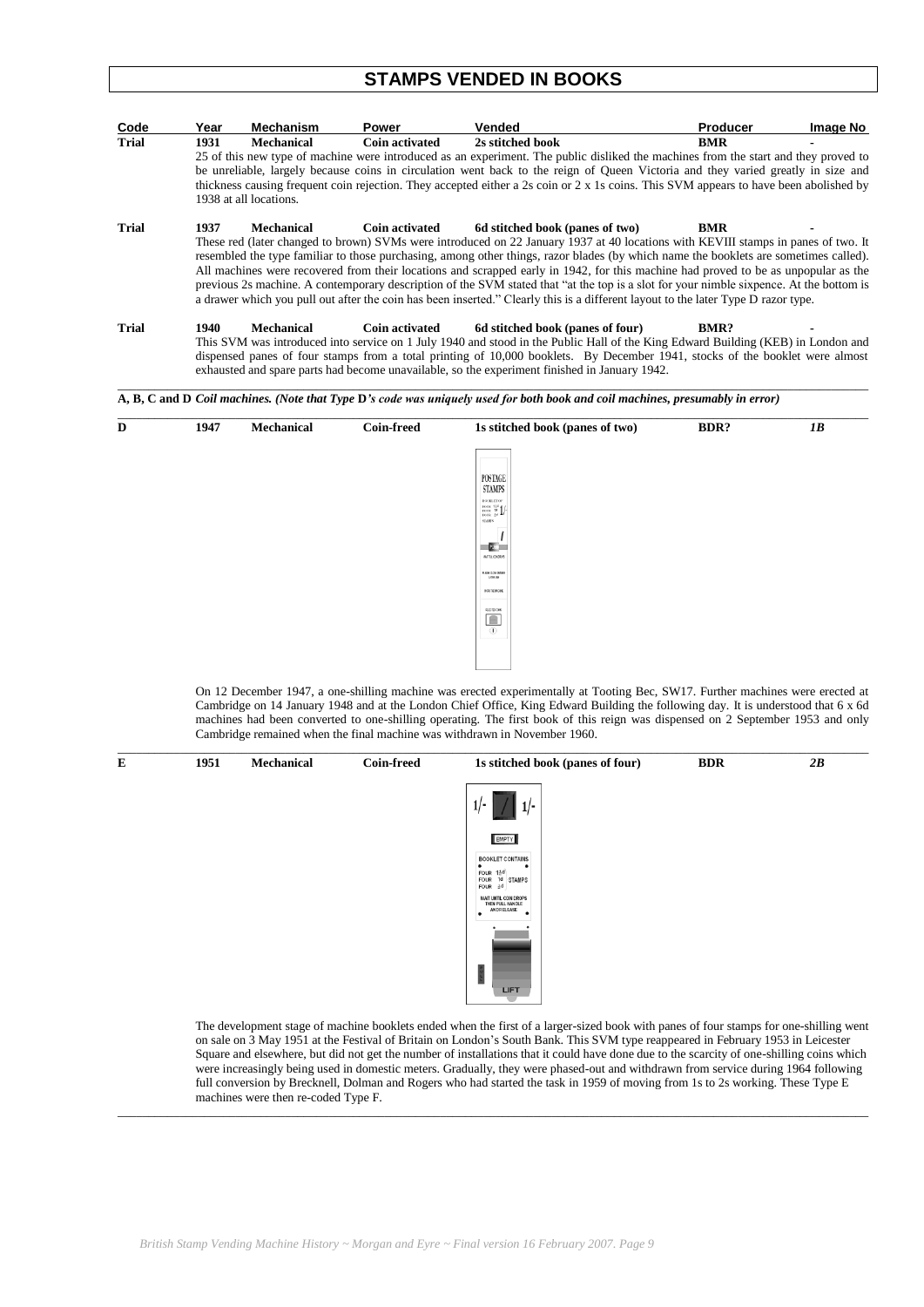**Trial 1955 Mechanical Coin-freed 2s6d stitched book BDR?** *3B*

\_\_\_\_\_\_\_\_\_\_\_\_\_\_\_\_\_\_\_\_\_\_\_\_\_\_\_\_\_\_\_\_\_\_\_\_\_\_\_\_\_\_\_\_\_\_\_\_\_\_\_\_\_\_\_\_\_\_\_\_\_\_\_\_\_\_\_\_\_\_\_\_\_\_\_\_\_\_\_\_\_\_\_\_\_\_\_\_\_\_\_\_\_\_\_\_\_\_\_\_\_\_\_\_\_\_\_\_\_\_\_\_\_\_\_\_\_\_\_\_\_



A grey-coloured converted lettercard dispensing machine started vending 2s6d stamp books from 17 June 1955 at Charing Cross branch, with two further machines, now coloured brown, appearing subsequently at Gracechurch Street, EC3 and Nottingham HPO. The mechanism was very large and would not fit standard housings, but was otherwise a success in later field trials of four machines that occurred in 1956. Stacking of the machine was of the "Maltese Cross" pattern and they were simple to construct and to maintain. However, following development work on a 2s book machine (to become known as Type F) that would fit into the standard housings, the machines were discontinued and recovered from their sites.

| F  | 1957 | Mechanical        | Coin-freed                                                          | 2s Stitch stitched books                                                                                                                                                                                                                                               | <b>BDR</b> |  |
|----|------|-------------------|---------------------------------------------------------------------|------------------------------------------------------------------------------------------------------------------------------------------------------------------------------------------------------------------------------------------------------------------------|------------|--|
|    |      |                   | conversion in 1964. Some 2500 machines were purchased of this type. | During 1957, work commenced on modifying a Type E SVM to 2s (florin) coin operating that could accept thicker booklets. It was<br>not, however, until two years later in May 1959 that they were eventually field-trialled at 35 sites nationwide, with eventual total |            |  |
| F1 | 1971 | <b>Mechanical</b> | <b>Coin-freed</b>                                                   | 10p stitched/folded books                                                                                                                                                                                                                                              | <b>BDR</b> |  |

The F machines were later able to accept 10p coins (the same size and weight as 2s coins) without being adapted. When conversion to 50p working commenced in 1977, the unconverted 10p machines were recoded F1 to identify them separately from the "new" F2 mechanisms. The final machine conversion of the 2300 machines occurred early in 1981.

### **F2 1977 Mechanical Coin-freed 50p folded books BDR** *4B*



Five of these converted models were successfully field-trialled in London in 1979, plus the Conference Centre in Brighton. Alteration, adjustment, replacement and modification of parts were required for this complex change of coin acceptance, resulting in delays.

| G           | Coil machine. |            |                   |                                                                                                                                                                                                                      |                |    |  |
|-------------|---------------|------------|-------------------|----------------------------------------------------------------------------------------------------------------------------------------------------------------------------------------------------------------------|----------------|----|--|
| $\mathbf H$ | 1979          | Mechanical | <b>Coin-freed</b> | $1\ \text{x}$ 50p folded book                                                                                                                                                                                        | <b>Belling</b> | 5B |  |
|             |               |            |                   | $\begin{tabular}{ c c } \hline \textbf{50 p B0 ok of Stamp 8} \\ \hline \textbf{instantness } \textbf{50 p o} \\ \textbf{Put lines the time if} \\ \textbf{f to obtain to ok} \end{tabular}$<br>п<br>Lift<br>$\odot$ |                |    |  |
|             |               |            |                   |                                                                                                                                                                                                                      |                |    |  |

 $\_$  , and the state of the state of the state of the state of the state of the state of the state of the state of the state of the state of the state of the state of the state of the state of the state of the state of the

A new machine was designed and field trialled during August 1979, with full installation by the spring of 1981. It was manufactured by Belling Production Techniques (with Associated Automation staff experience) and its success meant that they were subsequently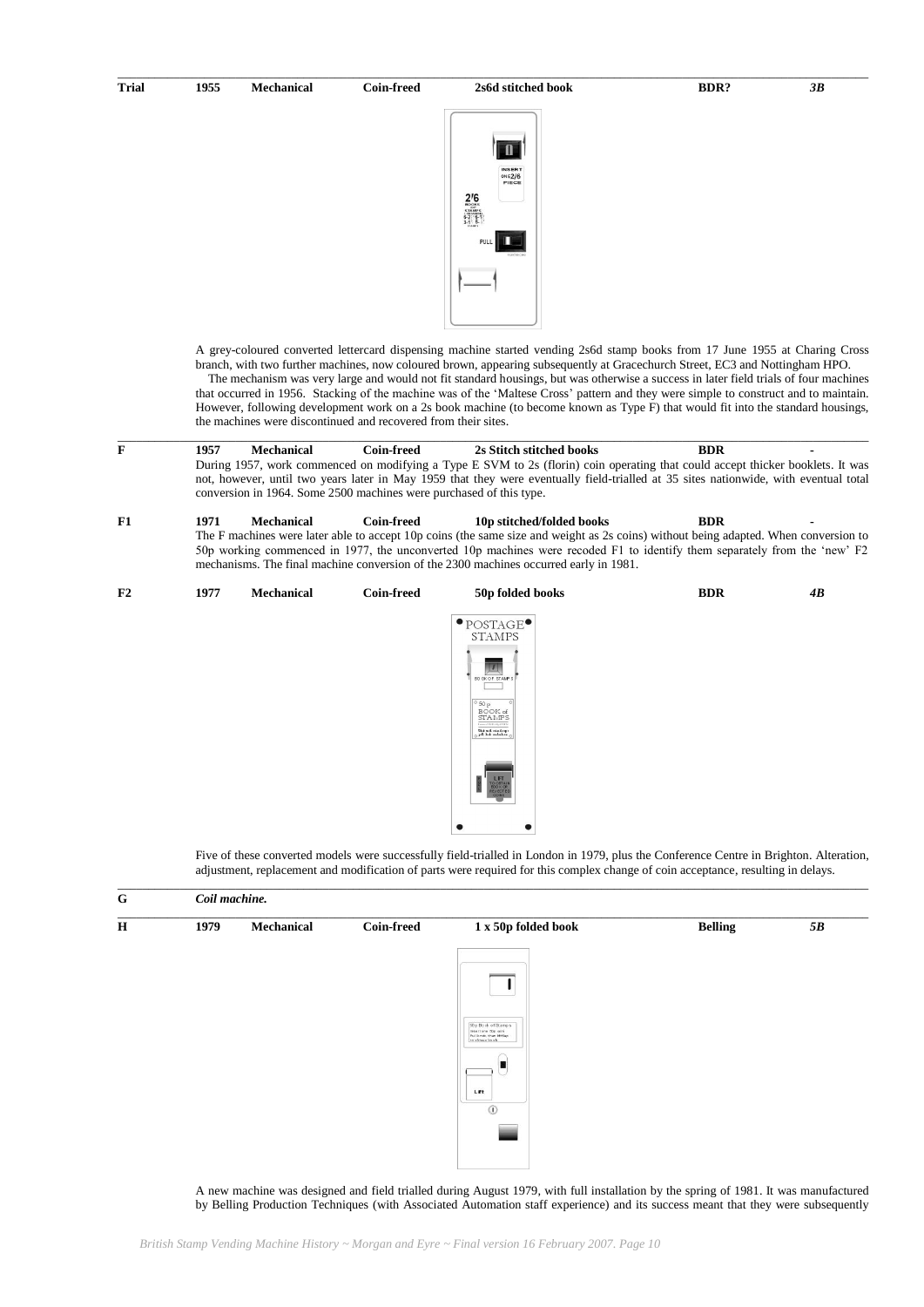installed at suitable vending sites outside of Post Office premises nationwide, except in the North East, North West and Northern Ireland postal regions which were served by the new Type J machines. In all, 5000 machines were supplied to the British Post Office. Belling could not, however, supply the total required production order of 6500 machines, hence the sharing of production with Sterners. This machine could accept up to four 50p coins per dispense, but this facility was, perhaps surprisingly, never utilised.



A further new machine, largely based on an existing Sterner"s SVM with only minor modifications, was field trialled in November 1979 with full installation by the spring of 1981. 1500 machines were made and, like Type H, they were subsequently installed at suitable vending sites outside of Post Office premises, but only in the North East, North West and Northern Ireland regions. This machine could accept up to four 50p coins per dispense, but like Type H was never utilised.



Model "FMJ" was sold both by Sterners and Hillday and was mainly intended for indoor use, holding up to 160 booklets at any one time. A photograph of the machine in a Sterners brochure from 1991 shows 10p operating at a private (i.e. non-Royal Mail) site. It has been impossible to prove when it was first introduced by Royal Mail for its own use inside Post Offices, but it did appear within a 1989 Hillday brochure in Royal Mail livery. Hillday sold directly to Royal Mail, while Sterners sold to private purchasers, such as shops.

 $\_$  , and the state of the state of the state of the state of the state of the state of the state of the state of the state of the state of the state of the state of the state of the state of the state of the state of the **K c1985 Electronic Electricity 2 x folded books Coinage -** Various internal trials at the Post Office Research Centre of a potential new electronic machine proved successful following the creation of a series of prototype machines that were tested for suitability. These trial machines had a short LCD display contained at the foot of the black button area. Coinage beat-off foreign competition to win an initial contract to supply 500 machines, increasing to some 2000 machines over two years at a cost of just under £1000 each.



From 29 July 1986, the first five electronic vendors were field-trialled in the Brighton postcode area, with an additional four that were delayed due to planning permission, etc., being installed shortly afterwards. They originally issued 50p and £1 (later £1 and £2) stamp books with wrappers reading "for electronic vend only". The success of this model meant that it became the SVM of choice outside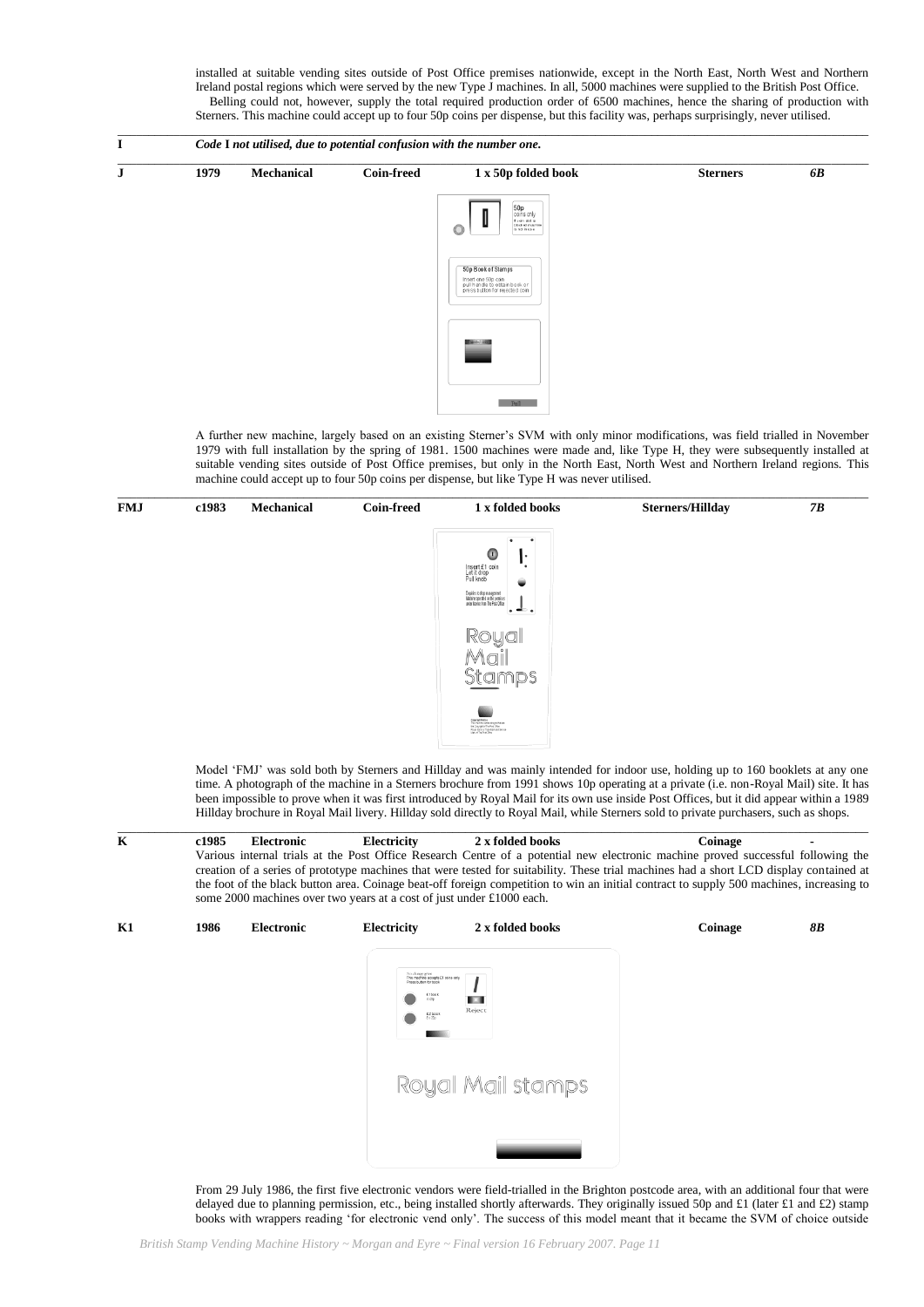Post Offices, often ousting mechanical machines so long as there was an adjacent power supply. Indeed, it had been stated that the intention was to replace every other type of machine by March 1988.

These machines had, like the original Type K, a short LCD display contained within the black button area. Coinage refers to this machine as "Stamp Vendor SVM1" in its literature and machines could hold up to 440 books in two columns of 220 and accepted up to six coins. There was, at some point, a move away from acceptance of £1, 50p, 20p and 10p coins to £1 only when Royal Mail changed from 50p/£1books to £1/£2 books.



These machines had a short LCD alphanumeric display contained to the right of the black button area and there was, at some point, a move away from acceptance of £1, 50p, 20p and 10p coins to £1 only when Royal Mail changed from 50p/£1 books to £1/£2 books. No change could be given, over-payment was not acceptable and money was automatically returned after 30 seconds delay in completing the transaction.



Sterners produced a Type K look-alike machine that had a long LCD display positioned to the right of the black button area. It is assumed that they were contracted to help the other supplier keep up with demand for this popular SVM outside Post Offices. Sterners' literature refers to this machine as an 'EFM-E2' and records that it could hold 400 books at a time in two columns. There some point, a move away from acceptance of  $f_1$ , 50p, 20p and 10p coins to  $f_1$  only when Royal Mail changed from 50p/ $f_1$ .

| was, at some point, a move away from acceptance of £1, bop, 20p and Top coms to £1 omy when Koyal Man changed from bop/£1   |
|-----------------------------------------------------------------------------------------------------------------------------|
| books to £1/£2 book vending. A version of this machine was produced in bronze instead of red for use within Windsor Castle. |
|                                                                                                                             |
|                                                                                                                             |

| <b>Marquis</b> | 1987 | Electronic | £1/£2 folded books<br><b>Electricity/Battery</b>                                                                                                                                                                                                             | <b>Hillday</b> | 11B |
|----------------|------|------------|--------------------------------------------------------------------------------------------------------------------------------------------------------------------------------------------------------------------------------------------------------------|----------------|-----|
|                |      |            | <b>BT</b> Phonecard<br>Stamp Booklet<br>$\circ$<br>$\circ$<br>$\circledcirc$<br>$\circledcirc$<br>Royal<br>Mail<br>I<br>Stamps<br>$\bullet$<br>$\bullet$<br>ᆂ<br>-<br>—<br>$\circ$<br>$\circ$<br>20<br>units<br><b>Marquis in Qbuster Plus configuration</b> |                |     |
|                |      |            |                                                                                                                                                                                                                                                              |                |     |

 $\_$  , and the set of the set of the set of the set of the set of the set of the set of the set of the set of the set of the set of the set of the set of the set of the set of the set of the set of the set of the set of th

Made to be sited inside Post Office premises, London Bridge Post Office boasted the first installation of the "Marquis" (a smaller version of the "Premier", below). It could hold up to 200 books and was often coupled in the same housing with a machine that could dispense BT telephone cards (when it became known as the "Qbuster Plus"). Although primarily intended to be electric vend, battery operation was an alternative offered in situations were electricity was not readily to hand. Approximately 85,000 vends were feasible before the battery needed replacing. A light told customers that the machine was functioning, which extinguished itself when a malfunction occurred, or when it became empty, with a bar ensuring that no further coins could be inserted.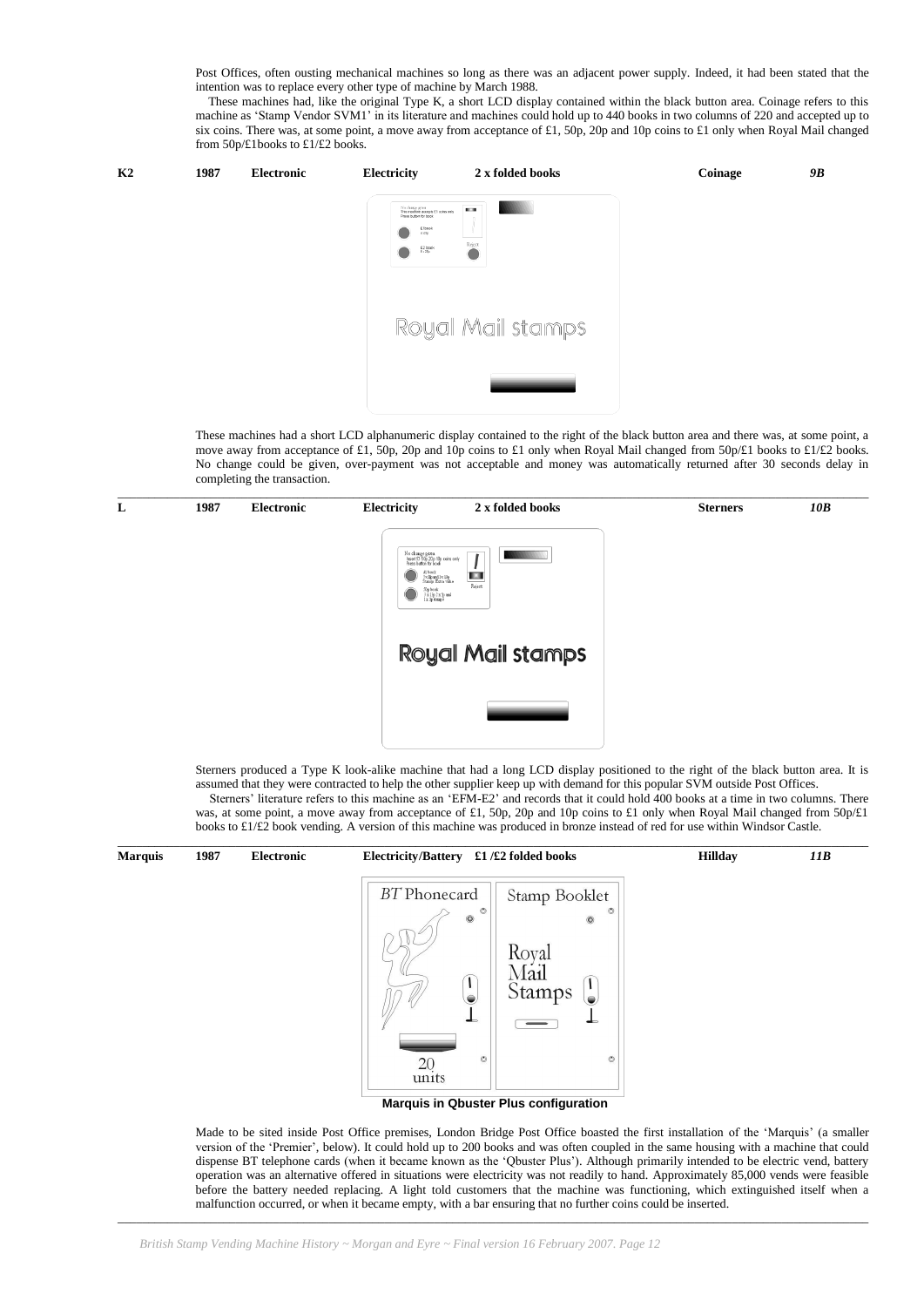#### **Premier 1987 Electronic Electricity £1 /£2 folded books Hillday** *12B*

 $\_$  , and the set of the set of the set of the set of the set of the set of the set of the set of the set of the set of the set of the set of the set of the set of the set of the set of the set of the set of the set of th



Made to be sited inside Post Office premises, the "Premier" was the larger version of the "Marquis" (above), with a larger casing and a window to show booklet cover. This machine held up to 200 books and was often coupled with a machine that could dispense £2 BT telephone cards. Although primarily intended to be electric vend, battery operation was an alternative offered in situations were electricity was not readily to hand. Approximately 85,000 vends were feasible before the battery needed replacing. A light told customers that the machine was functioning, which extinguished itself when a malfunction occurred, or when it became empty, with a bar ensuring that no further coins could be inserted.

**Trial 1988 Electronic Electricity Window book Meo Products -** The Museum of the Moving Image (MoMI) on London"s South Bank briefly field-trialled for Royal Mail in 1988 a machine that outwardly resembled a Type K machine installed for visitors as part of a one-machine field-trial. It was a change-giving machine that vended the £1.08 postcard rate retail book. When the compiler of this article visited the museum in 1989, the SVM was behind the coat racks and lockers and was out of use, displaying 'EMPTY'.

 $\_$  , and the state of the state of the state of the state of the state of the state of the state of the state of the state of the state of the state of the state of the state of the state of the state of the state of the

- **Trial 1988 Electronic Electricity Folded counter book Meo Products -** Counter books of ten stamps were trial vended from an adapted ticket issuing machine sited within the factory of Meo Products. Nothing came of these experiments.
- **Trial 1988 Electronic Electricity Folded counter book Unrecorded -** The counter sale type of stamp book was also trialled with different equipment of unknown manufacture at the PO Research Centre that year, but again nothing came of this internal experiment. \_\_\_\_\_\_\_\_\_\_\_\_\_\_\_\_\_\_\_\_\_\_\_\_\_\_\_\_\_\_\_\_\_\_\_\_\_\_\_\_\_\_\_\_\_\_\_\_\_\_\_\_\_\_\_\_\_\_\_\_\_\_\_\_\_\_\_\_\_\_\_\_\_\_\_\_\_\_\_\_\_\_\_\_\_\_\_\_\_\_\_\_\_\_\_\_\_\_\_\_\_\_\_\_\_\_\_\_\_\_\_\_\_\_\_\_\_\_\_\_\_

**M, N and O** *Codes not utilised. (***M** *and* **N** *omitted in error,* **O** *not used due to potential confusion with the number zero)*



 $\_$  , and the set of the set of the set of the set of the set of the set of the set of the set of the set of the set of the set of the set of the set of the set of the set of the set of the set of the set of the set of th

Twelve change-giving electronic book vending machines were produced by Verlink and were seen at the time in Bristol, Bath and Nottingham (at least). This machine was solely for use inside Post Office premises and they dispensed ten first or ten second class window books, accepting 10p, 20p, 50p or £1 coins. Some are still in use.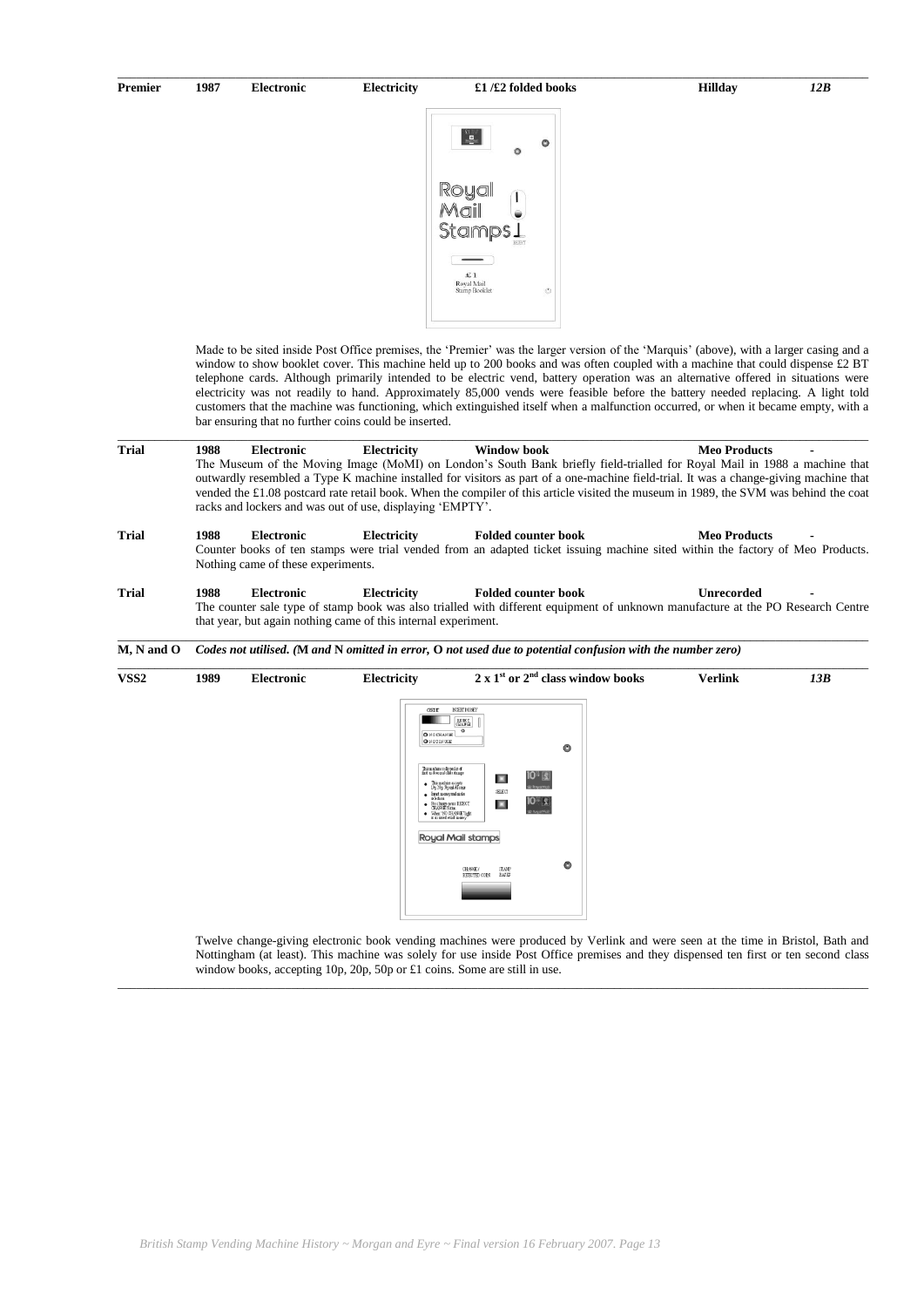# $\_$  , and the set of the set of the set of the set of the set of the set of the set of the set of the set of the set of the set of the set of the set of the set of the set of the set of the set of the set of the set of th **SIFM by 1991 Mechanical Coin-freed 2 x folded books Sterners** *14B*  $\Omega$  $\Omega$  $\theta$  $\bullet$

Referred to Sterners as the "SIFM", this machine dispensed two booklet types having two mechanisms and two coin slots. Each mechanism could be set for one type of coin and stamp booklet and accepted between 1 to 5 coins of the same denomination. (This machine has not been seen other than in a poor quality photograph, where the entire wording was illegible, so no words can be included on the line-drawing.)



Referred to Sterners as the HLFM, this machine dispensed two booklet types having two mechanisms, but had just the one coin slot.



These two machines (known as the 'Mini') are identical, except for their ability to either dispense a £1 or a £2 book of stamps in exchange for 1 or 2 £1 coins. With a capacity of 100 books, they were battery operated with 100,000 vends per battery and appeared at some sub post office locations as private purchases by the postmaster.  $\_$  , and the set of the set of the set of the set of the set of the set of the set of the set of the set of the set of the set of the set of the set of the set of the set of the set of the set of the set of the set of th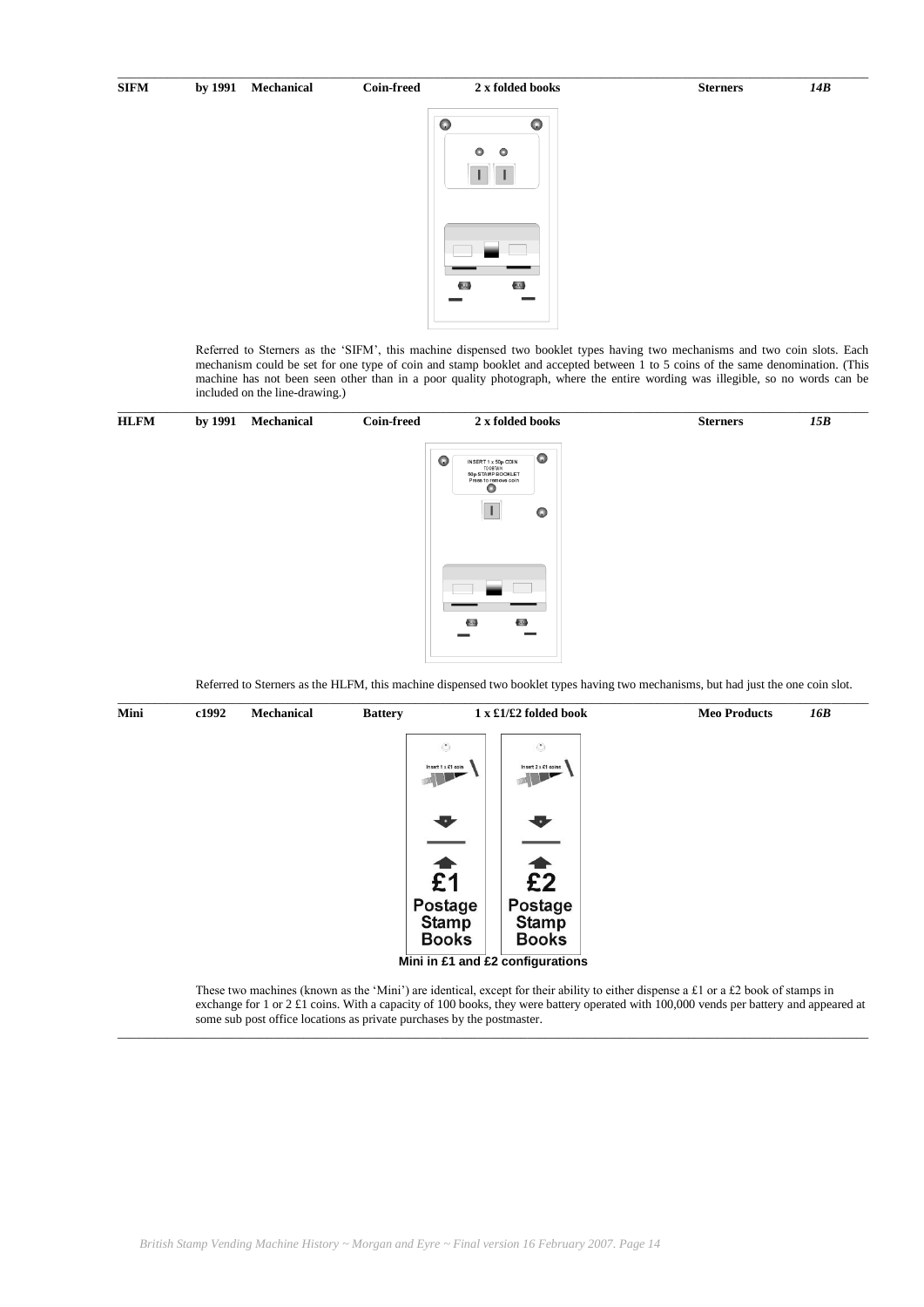#### **PCM1625B 1994 Electronic Electricity 16 x postal products National Vendors** *17B*



\_\_\_\_\_\_\_\_\_\_\_\_\_\_\_\_\_\_\_\_\_\_\_\_\_\_\_\_\_\_\_\_\_\_\_\_\_\_\_\_\_\_\_\_\_\_\_\_\_\_\_\_\_\_\_\_\_\_\_\_\_\_\_\_\_\_\_\_\_\_\_\_\_\_\_\_\_\_\_\_\_\_\_\_\_\_\_\_\_\_\_\_\_\_\_\_\_\_\_\_\_\_\_\_\_\_\_\_\_\_\_\_\_\_\_\_\_\_\_\_\_

In 1994, six machines of the type more normally used to dispense chocolate, sweets and crisps in factory and office canteens were installed only in the London area. What they vended included presentation packs, retail stamp booklets of four and ten in 1<sup>st</sup> class and 2<sup>nd</sup> class formats, telephone cards and the so-called PHQ cards (now called Stamp Cards). They were not adopted beyond the trial offices. Interestingly, these machines vended the original 1993 self-adhesive stamp book/sheet long after it had been withdrawn from use generally and, of course, a long way from its intended 'North East England only' trial.

 Royal Mail commissioned at least one prototype machine with red-coloured branding which was in an attractive livery by Design and Build and was installed in Princess Street PO, Bristol on 9 September 1998 - office now closed.

 $\_$  , and the set of the set of the set of the set of the set of the set of the set of the set of the set of the set of the set of the set of the set of the set of the set of the set of the set of the set of the set of th

#### **B52, P and Q Series**

Primarily for affixing to pillar boxes, they could also be mounted in Post Office walls. They accepted only £1 coins and the majority were used to replace existing 50p machines primarily at sub post offices, with others being located at railway stations, airports and what Royal Mail calls 'prestige sites'. Avery knew this range as 'Type P2 long door/short door', which were produced in two lengths to suit apertures from the old machines that they replaced.



B52s were the precursor to the P series and only appeared in the Norfolk area, due to Hillday being based in that county.

| P1 | 1995 | Electronic | <b>Battery</b> | 1 x £1 folded book                                                                                                                                                                                                                         | <b>Hillday</b> | 19B |
|----|------|------------|----------------|--------------------------------------------------------------------------------------------------------------------------------------------------------------------------------------------------------------------------------------------|----------------|-----|
|    |      |            |                | Royal Mail                                                                                                                                                                                                                                 |                |     |
|    |      |            |                | $\blacksquare$<br>$\Box$<br>$\label{eq:1} 0 \log \dim \mathfrak{g}$<br>$\begin{array}{l} 0.26\,009 \\ 0.26\,009 \\ 0.04\,009 \end{array}$<br>tractain<br>$\bullet$<br>Auto 711<br>$\frac{F \psi(t) \Delta \Phi(t)}{T \psi(t)}$<br>$\equiv$ |                |     |

Stamp

Hillday was responsible for the creation of the mechanism, while Royal Mail commissioned its street furniture branding company IDEO to create the stylish external appearance. This is a short-case version of Type P4.

**P2 Electronic Battery 1 x £1 folded book Hillday -** Details of the modifications made have gone unrecorded, in fact Hillday make no reference to a P2 in their literature, skipping straight from P1 to P3 models, despite Avery knowing the range as the P2.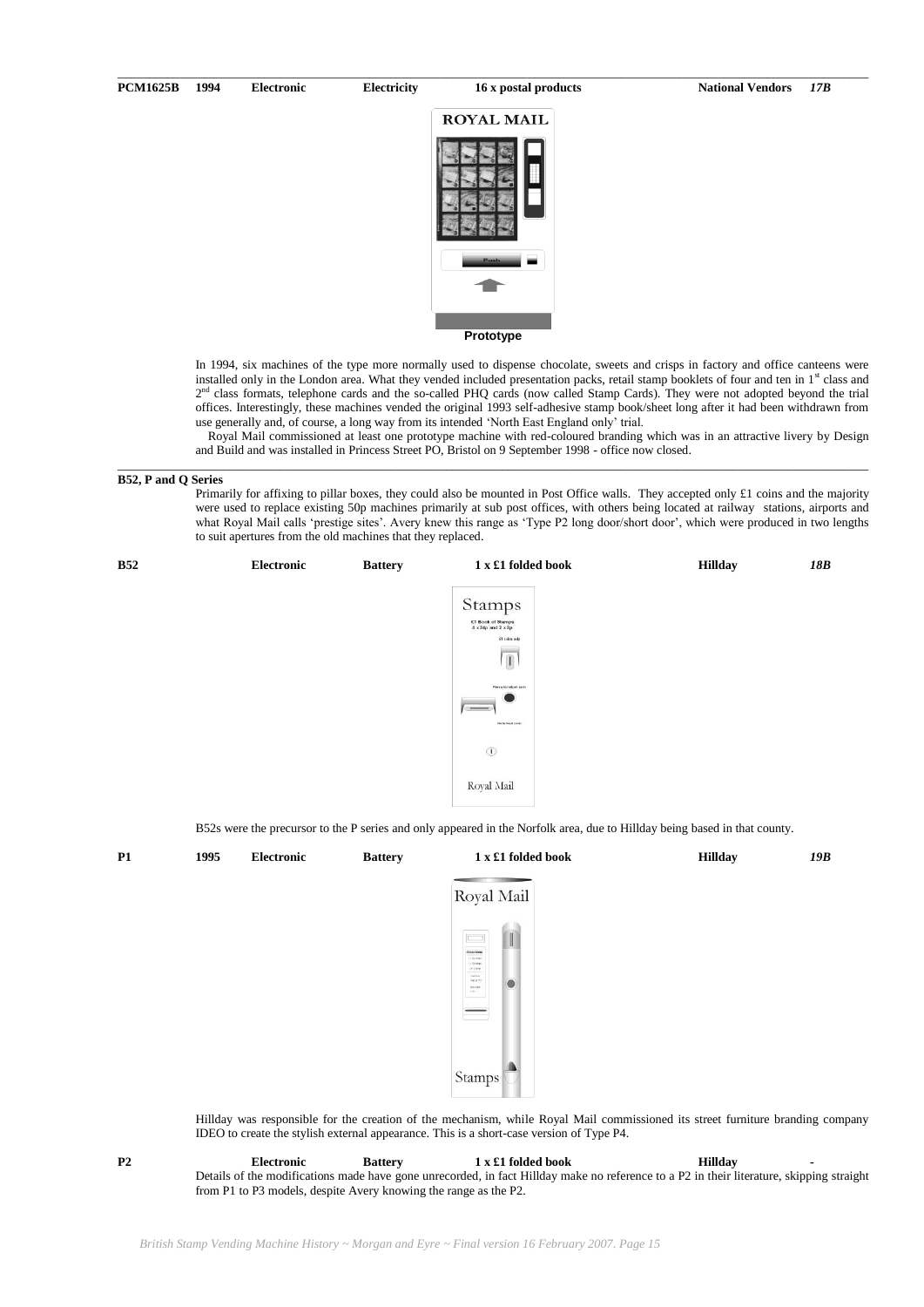| P <sub>3</sub> | <b>Electronic</b><br>Details of the modifications made have gone unrecorded. | <b>Battery</b> | 1 x £1 folded book | <b>Hillday</b> |     |
|----------------|------------------------------------------------------------------------------|----------------|--------------------|----------------|-----|
| <b>P4</b>      | <b>Electronic</b>                                                            | <b>Battery</b> | 1 x £1 folded book | <b>Hillday</b> | 20B |
|                |                                                                              |                | $1.3.5$ $1.3.7$    |                |     |



This is the long-case version of Types P1-P3 and was introduced to replace the unreliable Type H. By the time that the P4 was fully in service, Hillday had delivered over 2000 of the P series machine (and its predecessor, the B52) to The Post Office.

| 01             | Electronic        | <b>Battery</b> | 1 x folded book                                                                                                    | Hilldav        |  |
|----------------|-------------------|----------------|--------------------------------------------------------------------------------------------------------------------|----------------|--|
|                |                   |                | Details of the modifications made have gone unrecorded, although they did have a slightly different circuit board. |                |  |
| Q <sub>2</sub> | <b>Electronic</b> | <b>Battery</b> | 1 x folded book                                                                                                    | <b>Hilldav</b> |  |

Details of the modifications made have gone unrecorded, although they did have a slightly different circuit board. This model proved to be the last ever such device because an edict was issued that required engineers to remove all of these (and any earlier) machines still in-situ on the sides of pillar boxes or set into walls.



This machine (known to the manufacturer as the Thomas 6001) was the first and only SVM that accepted banknotes (£5 or £10 denominations) as well as coins (10p, 20p, 50p, £1 and £2). They could dispense window books of either ten first or ten second class stamps, holding 100 of each per hopper and 600 were made in total.

 These machines should have been the workhorse of the Post Office lasting decades, but because of the denomination of coins accepted, it was necessary to produce and manage stocks of special books of ten stamps. This was because machines could only dispense books with face values in 10p increments, i.e. could not dispense counter books of 12 stamps as no "copper" or 5p coins, were accepted. This SVM had its external appearance created by Hodges and Drake Design.

\_\_\_\_\_\_\_\_\_\_\_\_\_\_\_\_\_\_\_\_\_\_\_\_\_\_\_\_\_\_\_\_\_\_\_\_\_\_\_\_\_\_\_\_\_\_\_\_\_\_\_\_\_\_\_\_\_\_\_\_\_\_\_\_\_\_\_\_\_\_\_\_\_\_\_\_\_\_\_\_\_\_\_\_\_\_\_\_\_\_\_\_\_\_\_\_\_\_\_\_\_\_\_\_\_\_\_\_\_\_\_\_\_\_\_\_\_\_\_\_\_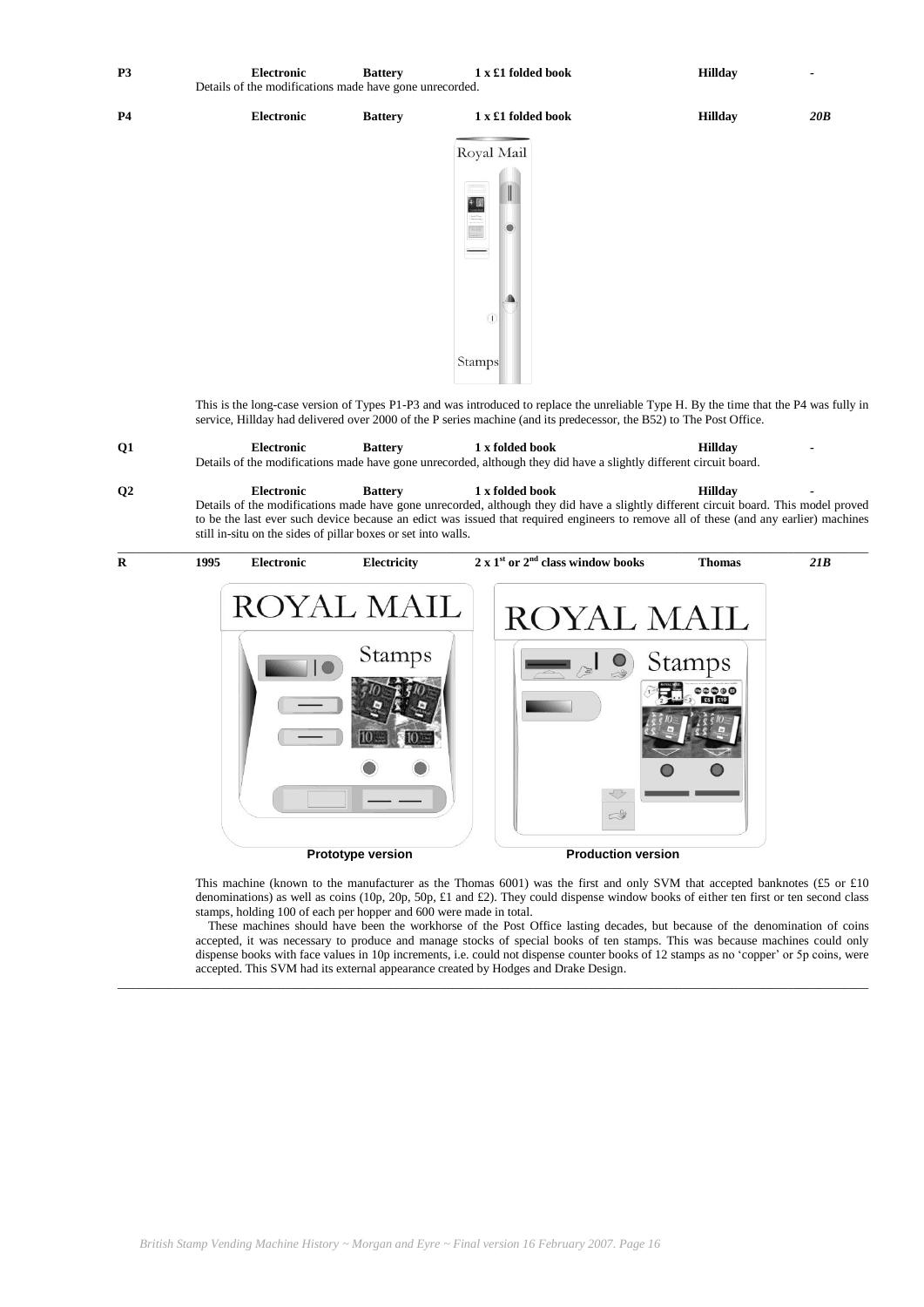

This machine was designed solely for use inside Post Offices and dispensed a single book only. The first ten were rolled out in November 2000. Four examples of this machine were produced in bronze instead of red for use within the House of Commons and were installed on 27 March 2003.



This machine was designed solely for use inside Post Offices and dispensed two different books.

![](_page_16_Figure_4.jpeg)

This machine (known to the manufacturer as the Thomas 6002) is coloured turquoise and not the traditional red, being owned and managed by The Post Office Ltd rather than Royal Mail Group. Thomas won the contract following an EU public tendering process that resulted in the company designing, manufacturing and supplying these attractive machines, the first of which was installed on 23 September 2002 at Lutterworth Post Office and put into service that day. There are circa 502 currently in the network and they have proved to be a reliable machine.

 $\_$  , and the state of the state of the state of the state of the state of the state of the state of the state of the state of the state of the state of the state of the state of the state of the state of the state of the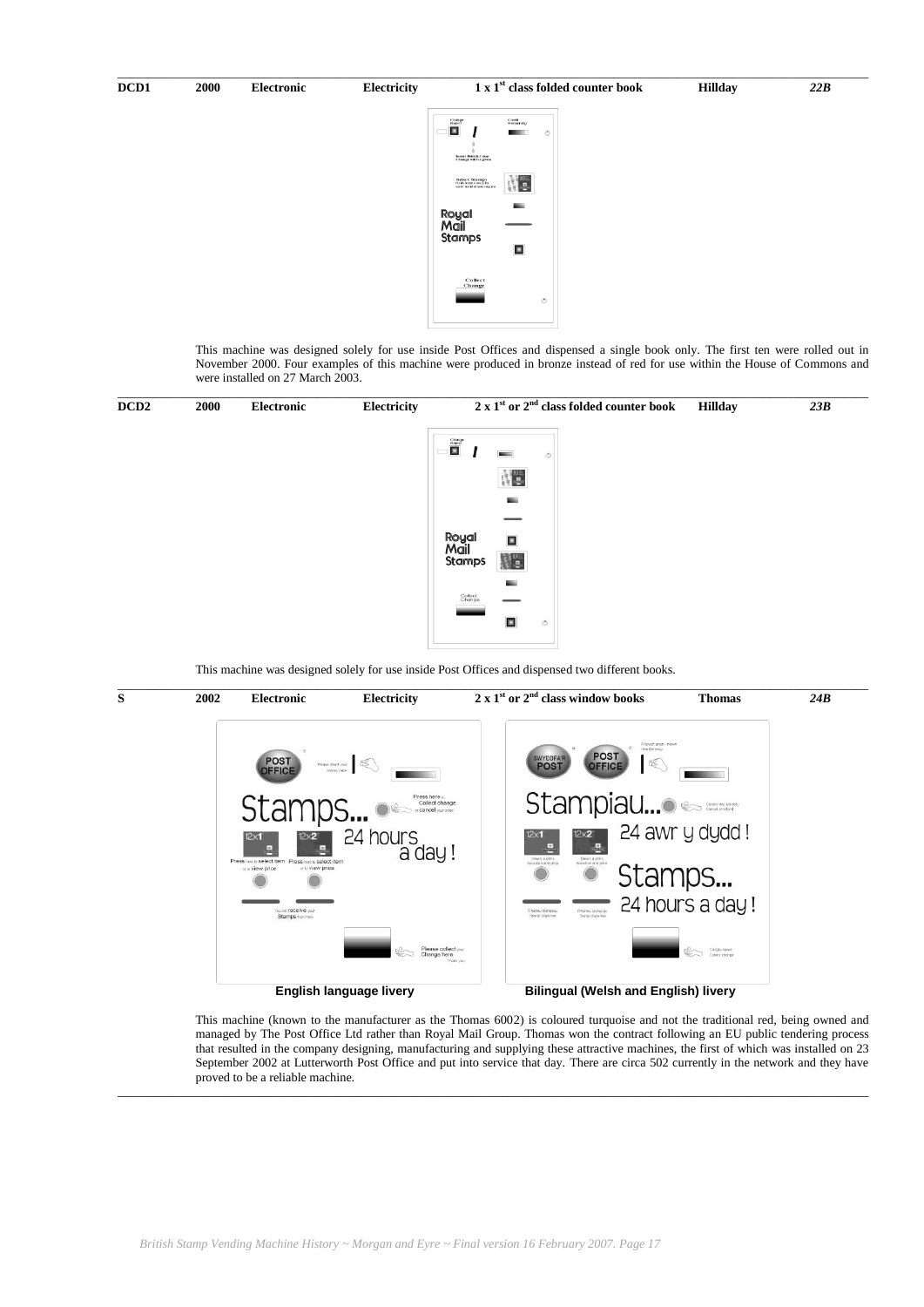![](_page_17_Picture_3.jpeg)

 $\_$  , and the state of the state of the state of the state of the state of the state of the state of the state of the state of the state of the state of the state of the state of the state of the state of the state of the

These machines were solely for use inside non-Post Office locations, such as airports and hospitals. The large casings are made by Broadwater Mouldings, who make the letter boxes that generally stand alongside these SVMs to form a posting suite. This model, which is used at Heathrow airport and just four other locations, had an unusually long SVM casing with three dispensing slots, although only two of these slots ever appear to have been in use based on collector visits. Most unusually, Royal Mail staff made this machine themselves having sourced the component parts and assembled it in their own workshops.

![](_page_17_Figure_5.jpeg)

This design never got past the development stage and was a prototype model only that was not field-trialled by The Post Office.

\_\_\_\_\_\_\_\_\_\_\_\_\_\_\_\_\_\_\_\_\_\_\_\_\_\_\_\_\_\_\_\_\_\_\_\_\_\_\_\_\_\_\_\_\_\_\_\_\_\_\_\_\_\_\_\_\_\_\_\_\_\_\_\_\_\_\_\_\_\_\_\_\_\_\_\_\_\_\_\_\_\_\_\_\_\_\_\_\_\_\_\_\_\_\_\_\_\_\_\_\_\_\_\_\_\_\_\_\_\_\_\_\_\_\_\_\_\_\_\_\_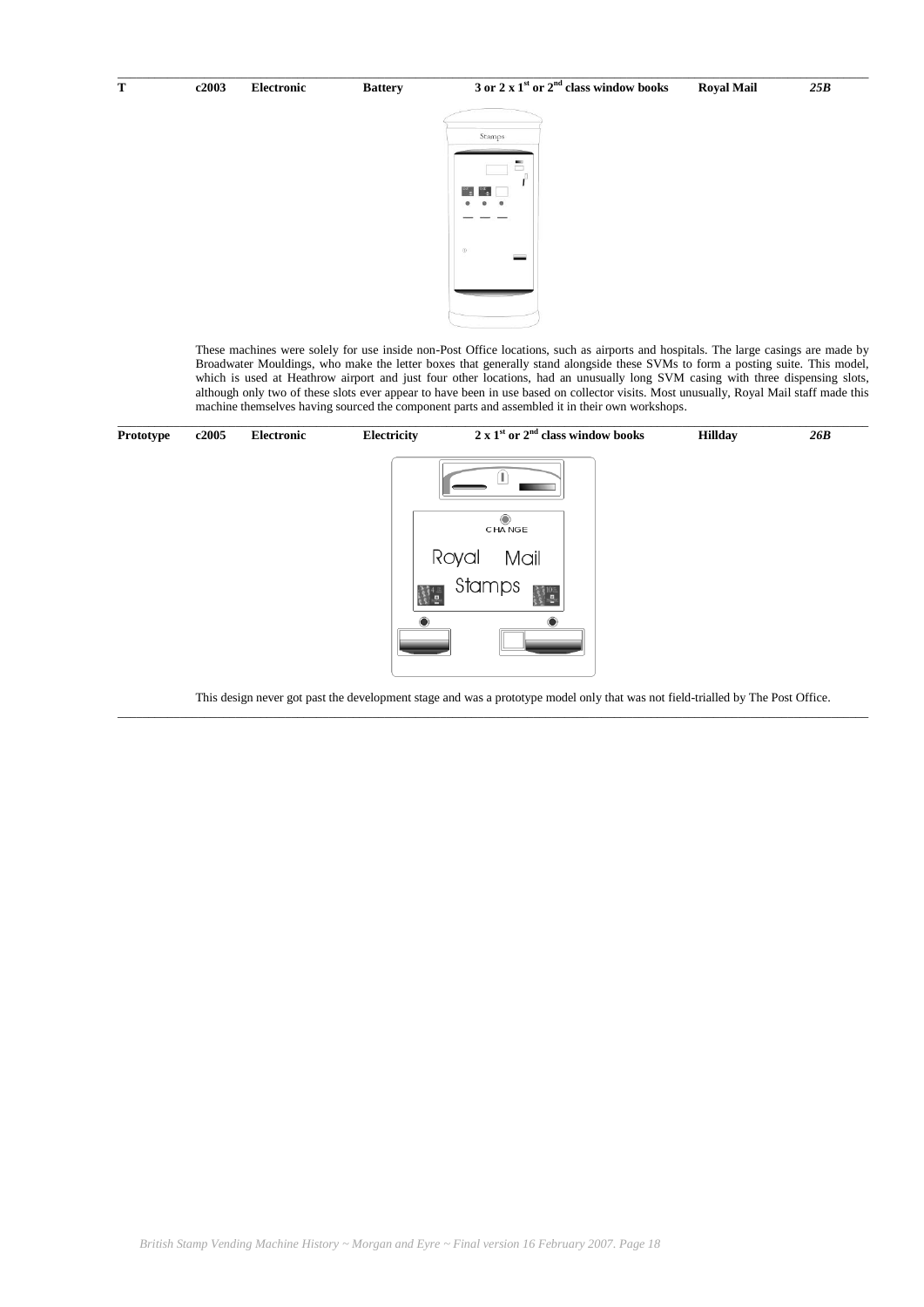# **MANUFACTURERS**

- **Abel Stamp Automatic Co. Ltd,** *Germany.* Abel produced a pair of trial postal vending machines in 1907 installed at GPO East dispensing either a 1d stamp or postcards. Not reliable, despite the number in use on the continent.
- **Allied Ironfounders Ltd,** *Scotland.* AIF only produced cast-iron cases, not actual SVMs. The company is probably best known to consumers as the manufacturers of AGA and Rayburn ovens from1946.
- **Associated Automation Ltd.,** *London.* Formerly Hall Telephone Accessories, Associated Automation of Dollis Hill Lane also made the GPOs coinfunctioning telephones between 1928 and 1982. In 1933 the GPO Research Station was built at Dollis Hill and during WWII the components of *Colossus*, regarded as the first electronic computer in the world, were made there and sent to the code breakers working at the once-secret Bletchley Park. The company became part of the Elliott Automation group, which is now part of GEC Alsthom.
- **Balfour & Co. Ltd.,** *London.* This company was granted a licence in 1890 for the automatic vending of postcards and postage stamps.
- **Belling Production Techniques,** *[located where?].* No information found for this company that had only a limited involvement with SVM production for Royal Mail (Type H). The business has ceased trading.
- **Brecknell, Munro and Rogers Ltd. (BMR),** *Bristol.* BMR appears to have been founded by the early 1900s, having previously traded as Henry Brecknell & Son. BMR had started by producing plumbing brassware and was involved in the manufacturing of equipment for trolleybuses. By 1932 they were producing fare collection machines for the Underground network and produced SVMs from this date.
- **Brecknell, Dolman and Rogers Ltd. (BDR),** *Bristol.* In addition to SVMs, cigarette vending machines were also made by BDR. It is assumed that this company is a further name change for BMR, above.
- **British Automatic Stamp and Ticket Delivery Co. Ltd. (BASTDC),** *London.* This Kermode-owned company was around from the early days of SVMs having been formed on 31 December 1907. On 22 November 1911 they signed a contract with the GPO to supply them with 100 machines. In 1928 BASTDC was reformed to become Hall Telephone Accessories and changes to manufacturing methods occurred at this point. Previously, polished and lacquered brass was heavily used in construction, whereas items became fabricated from sheet steel or were produced as nickel-plated stampings.

**British Electric Automatic Machines Ltd. (BEAM),** *London.* BEAM was the British offshoot of the German Abel Company.

**Broadwater Mouldings Ltd,** *Eye.* Broadwater is a producer of housings for post-boxes and SVMs.

**Coinage Bristol Ltd.,** *Plymouth.* Established in 1963 to manufacture soap-packet vending machines, Coinage now primarily design and manufacture payment and cash automats. They designed Type K, which was the first British electronic SVM introduced to the UK market.

**Dickie and Brown,** *New Zealand.* See the Kermode / Dickie and Brown entry below.

- **Frama AG,** *Switzerland.* Founded in 1970, Frama specialises in franking and weighing systems, folding and enveloping machines and self-service postal and counter systems, plus SVMs. For Royal Mail, they produced the equipment used to dispense the so-called Royal Mail Postage Labels ("Frama labels") in the 1980s pilot project that was not subsequently adopted.
- **Hall Telephone Accessories (1928) Ltd**, *London.* Incorporated on 21 January 1928 as Hall Telephone Accessories from the old BASTDC, it later became Associated Automation Ltd. HTA opened a factory in Dudden Hill Lane, grew in WWII and again in 1960 and had 920 staff by 1974, which was reduced by 1978 to 600. In 1994 it was listed as one of 633 subsidiaries of GEC-Marconi.

![](_page_18_Picture_15.jpeg)

**The Abel machine from February 1907 being used at GPO East, London, probably on the first day of its operation**

> **Advertisement from Hall Telephone Accessories showing a B type machine internal mechanism and face plate**

![](_page_18_Picture_18.jpeg)

- **Hillday Ltd.,** *Attleborough.* The company, formed in 1977, specialises in the manufacture and distribution of automatic vending machines which sell a variety of small items such as stamps, cards, maps, etc. Hillday has supplied not only Royal Mail and overseas POs with thousands of SVMs but also BT, most supermarket groups, as well as many smaller companies, clubs and other organisations.
- **Kermode / Dickie and Brown,** *London / New Zealand.* In 1906, Mrs Kermode demonstrated to the GPO a machine made by Robert J Dickie and John H Brown of New Zealand, along with engineer W Andrews who produced the first functioning model. Georgina Elizabeth Kermode and her sister Katrine Ellen Fawns were granted a British Patent under licence to Dickie, who Kermode had met on board a ship and had offered to help promote his machines. Eventually, the so-called Kermode machines were to be dominant in the British marketplace after she had set-up the British Stamp and Ticket Delivery Company Limited.
- **Klüssendorf,** *Germany.* No machines were supplied to the British Post Office network of branches, but the Post Office research laboratories did trial a postage label machine made by them circa 1989.
- **Meo Products Ltd,** *London.* Meo once supplied vending equipment for many purposes, but has recently pulled-out of this market. It now solely produces specialist equipment for the military, such as night vision goggles.
- *British Stamp Vending Machine History ~ Morgan and Eyre ~ Final version 16 February 2007. Page 19* **National Vendors,** *Chippenham.* Crane Merchandising Systems designs and manufactures a range of drinks machines, snack and food merchandisers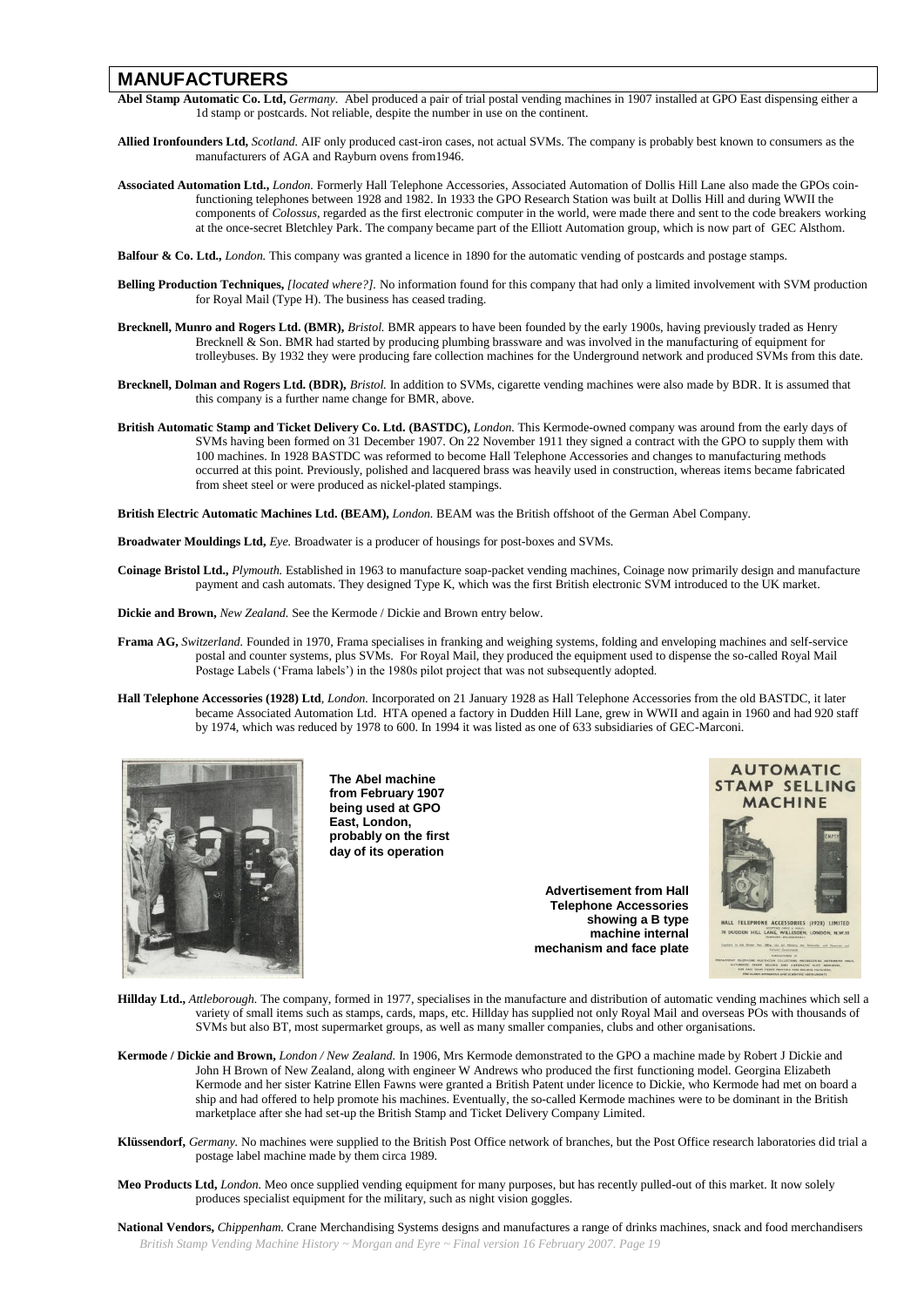under the National Vendors brand. It is one of these models that Royal Mail used at various sites around the country to dispense a range of products including stamp books.

- **Royal Mail** Royal Mail entered the field of SVM manufacturing when they produced Type T. This is their only foray into producing machines.
- **Samkyung C&C Co. Ltd.,** *South Korea.* Established in 1993, Samkyung has developed many products in the field of postal automation; the main one is known as PASS (Postal Automatic Service System) and was developed in 1998. Since then they have provided 60 units of PASS to major local post offices in Korea and many more in Germany. PASS is a self-service system for various mail types such as registered mail, express mail, international airmail and parcels and was trialled in Britain for a short period with three machines.
- **Sterners Specialfabrik AB,** *Sweden.* This company was established in 1946 and the main areas of manufacturing comprise vending machines for stamps, ticket and phonecard vendors, coin-operated timers and roller-skis.
- **Thomas Automatics Co. Ltd.,** *Loughborough.* Thomas"s range of specialist vending machines is based around the secure acceptance of banknotes, cards, and coins and the dispensing of a wide range of prepayment media and other products. It is the producer of the current turquoise 'hole-in-the-wall' machines to be found outside Post Offices.

**Verlink Ltd**, *Farnham.* This company only had a fleeting involvement in SVM manufacturing and later sold-out to Meo.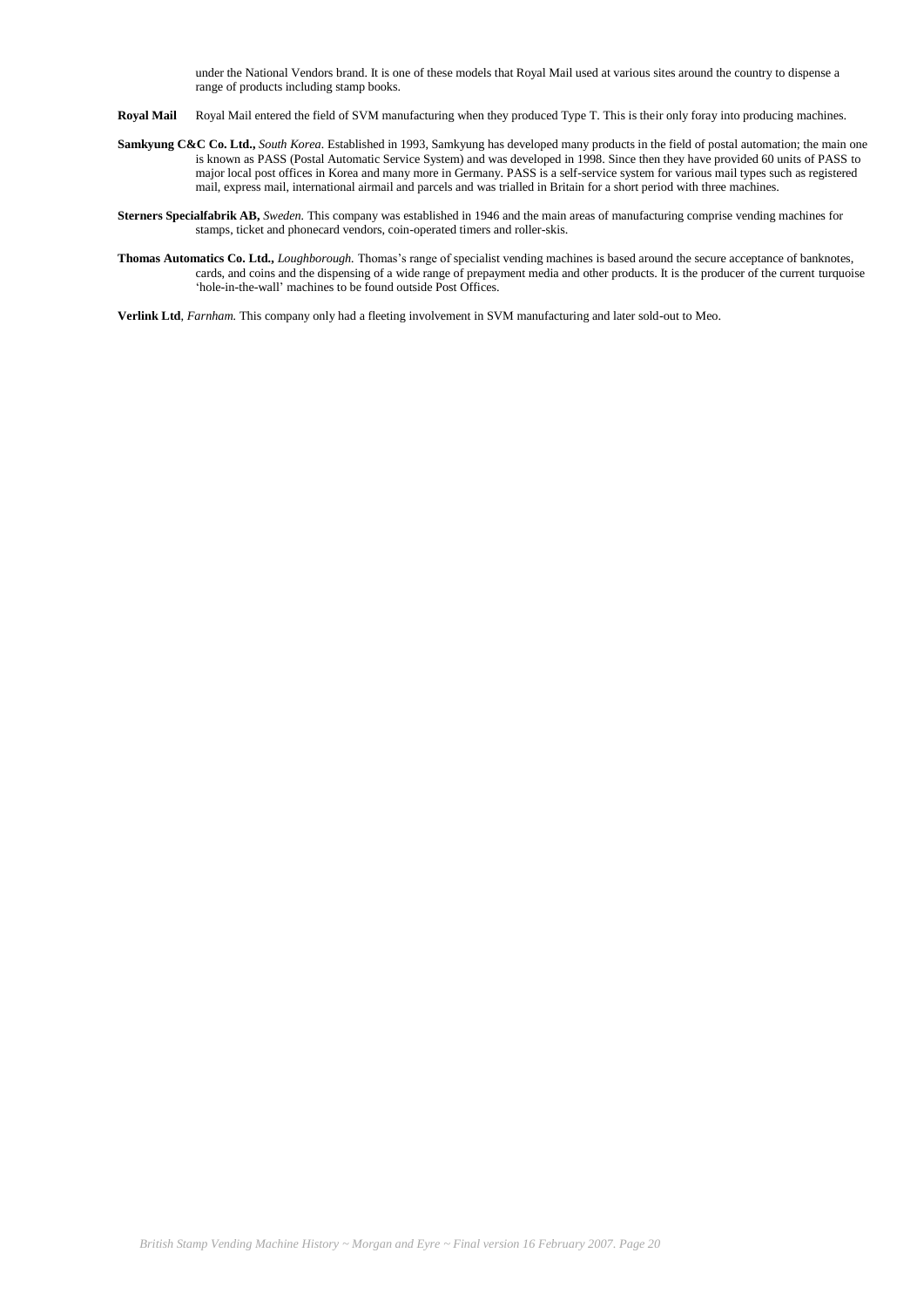# **CASES**

There have been various cases, mountings and housings for the SVM mechanisms. These used to be made of cast iron or sheet metal, but recently self-

coloured plastics or resins have been utilised removing the need to repaint and helping to preserve a pristine image of the Post Office to its public. The various cases all serve the same basic purpose and have largely been of the same size, differing mainly in things like whether there was capacity

for one or two machines, the amount of space allocated to coin storage, the number of locks and whether they were for wall, letter box, window, door, railway station or pedestal mounting.

 To combat dampness within machines and therefore preventing the stamp gum from activating prior to sale, the cases sometimes had a simple silica-gel dehydrator installed whereby the crystals would absorb the dampness. In extreme cases a small light-bulb would be utilised to generate just enough heat to maintain dryness within the SVM. An experimental silicon coated roll of stamps was produced in an attempt at combating dampness, but to no avail.

 The cases are frequently attractive items, especially the preserved or prototype examples which are now invariably held in private collections by individuals or museums. A selection of what is a huge field in itself is illustrated here.

![](_page_20_Picture_6.jpeg)

![](_page_20_Picture_7.jpeg)

![](_page_20_Picture_8.jpeg)

![](_page_20_Picture_9.jpeg)

#### *Left to right:*

*(1) Birmingham SVM casing produced by local postal engineering workshops, 1980.* 

*(2) 1995 prototype in wood of the production version made by IDEO models.* 

*(3) 1994 unadopted wooden model by IDEO.* 

*(4) "Kiosk number 4" providing letter posting slot, SVMs and telephone services.*

*Imagery © Royal Mail Group plc, pictures (1-3) and © British Telecommunications plc, picture (4)*

# **MACHINE POPUL ATIONS**

| UI III E LUI ULAI IUI U |          |      |          |                       |  |  |
|-------------------------|----------|------|----------|-----------------------|--|--|
| Year                    | Quantity | Year | Quantity |                       |  |  |
| 1921                    | 100      | 1965 | 27,848   |                       |  |  |
| 1925                    | 500      | 1969 | 10.000   |                       |  |  |
| 1930                    | 2.500    | 2001 | 9.000    |                       |  |  |
| 1935                    | 7.500    | 2002 | 800      |                       |  |  |
| 1937                    | 13,000   | 2007 | 1.178    | 670 indoor locations  |  |  |
| 1960                    | 20,000   |      |          | 508 outdoor locations |  |  |
|                         |          |      |          |                       |  |  |

# **MACHINE VIEWING**

Several machines are located at BPMAs remote store in Debden, Essex and these can be viewed at any of their frequent open days, although most are stored in locked cages so advance warning of your interest would no doubt be appreciated by curatorial staff. Visit [www.postalheritage.org.uk](http://www.postalheritage.org.uk/) where current information and contacts for BPMA staff will be found.

 It is also possible to visit the Colne Valley Postal History Museum which is to be found in the grounds of The Laurels, 109 Head Street, Halstead. Visiting days are outlined on the websit[e www.shortal.com/kitmaster-bloke/profile.html](http://www.shortal.com/kitmaster-bloke/profile.html)**.** This is a privately owned postal history museum in the heart of East Anglia and the collection has been built up over a number of years by one man and now comprises more than 70 ex-British Post Office letter boxes together with SVMs, documents and associated artefacts. The museum houses the second-largest private collection of post boxes in the UK and is an invaluable resource for teaching and historical research. Regular public open days are held each year, but otherwise there is no general public access other than by prior arrangement by emailing [curator@cvphm.org](mailto:curator@cvphm.org)**.** Steve Knight and his family are renowned for always giving fellow enthusiasts a most warm welcome.

# **PHOTOGRAPHY**

There are lots of opportunities to see current machines in Post Offices, hospitals, airports and shopping malls across the UK, but always carry identification and obtain permission first if you intend to photograph any SVM (or letter box!). Not only is this courteous but, if you fail to ask, you may be seen as a security threat and could face police questioning or arrest – especially when inside or outside Post Office branches.

# **ACKNOWLEDGEMENTS**

 Barry Eastwood and Ian Davis of The Post Office Ltd. and David Miles of Avery Weigh-Tronix Global, who all totally embraced the idea behind this article and ensured the accuracy of the modern-day content by sharing their considerable knowledge and practical experience gained in working with postal stamp vending equipment.

David Hunt, Gavin Dickson, John Richards and Steve Knight for provision of many of the SVM photographs used to complete the line drawings.

- $\triangleright$  Dr Jean Alexander FRPSL for verifying the accuracy of the early history of stamp vending, an area in which she has immense knowledge.
- $\triangleright$  Staff at BPMA for their considerable assistance in helping track down material within their extensive archival records.

 SVM manufacturing staff Eric Sterner (Sterners), Arthur E Brugger (Hillday), Charles Hailes (Coinage), David Verden (Verlink and Meo Products), and Alan McCourt and Mark Edmundson (Thomas Automatics) for responding to many detailed questions and for verifying dates.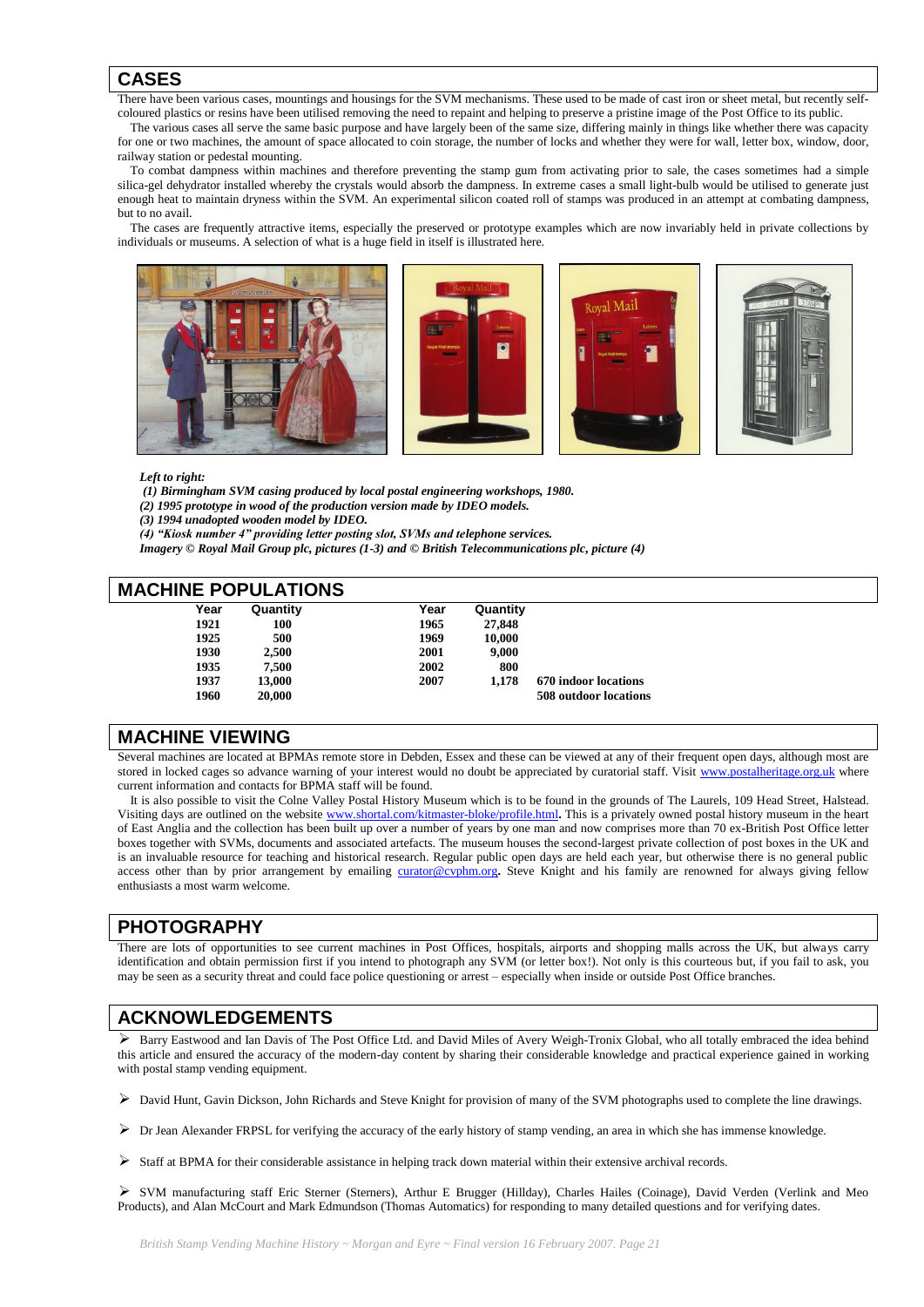Finally, thanks are offered to the writers of all source material examined, especially articles in *The Bookmark, The Great Britain Journal*, *Philatelic Bulletin* and other British philatelic publications, where often a mere snippet of information expanded understanding.

### **ERRORS AND OMISSIONS**

When researching a subject that has received scant coverage, the odd error or omission will hopefully be excused, despite the extensive research and checking that has been undertaken. If anyone can either expand or correct information, then contact via the Editor is both welcomed and encouraged. Readers should note that minor evolutionary changes (different type-faces, slightly amended coin slots, etc.) are intentionally omitted.

### **MAIN SOURCES**

#### **ARTICLES: ENGINEERING**

**The Development of Stamp-Selling Machines** by J H Combridge, *Post Office Electrical and Engineering Journal*, April 1937.

**Development of Postal Self-Service Machines** by S Thompson AMIEE, *Post Office Electrical and Engineering Journal*, January 1960.

**Automatic Stamp-Vending Machines** by H J Loney, *Post Office Electrical and Engineering Journal*, July 1961.

**Session 6: Vending Machines and Pillar Boxes – Paper 1 – 'G' Type Stamp Vending Machine** by R J Bath and M Taylor, *Proceedings of the Institution of Mechanical Engineers Conference on British Postal Engineering 1969-1970*, May 1970.

**A New Stamp-Selling Machine (Type G)** by D B Bas, [probably] *Post Office Electrical and Engineering Journal*, April 1971.

**Then and Now - A Review of PO Stamp-Selling Machines** by W A Hagger C.ENG., M.I. MECH. E., *British Telecommunications Engineering*, Volume 4, October 1985.

#### **ARTICLES: PHILATELIC**

**Sixpenny Stamp Booklets from Automatic Machines – Latest PO Experiment** by EA Gotz, *Stamp Collecting,* 6 February 1937

**New Sixpenny Stamp Booklet Machines** by EA Gotz, *Stamp Collecting, 2*6 February 1938.

**The Sixpenny Experimental Stamp Booklets** by William E Hughes, *Gibbons Stamp Monthly,* March-May 1944 + Letter to Editor, June 1948.

**The Mother of all Booklets** by The Editor**,** *Gibbons Stamp Monthly,* Volume XXV, Number 5, January 1, 1952.

**British Experimental 6d. & 1/- Booklets** by L F Newbery and the late A D Wardle, *Stamp Collecting,* 29 October 1954.

**Great Britain Automatic Booklet Machines** by Colin Langston, *The Stamp Collectors' Fortnightly,* 26 November 1955.

**Stamp Selling Machines** by [unaccredited], *Philatelic Bulletin,* Volume 6, Number 3, November 1968.

**New Machines will Issue Stamps side-by-side** by [unaccredited], *Philatelic Bulletin,* Volume 6, Number 6, February 1969.

**The First GB Postage Stamp Books** by [unaccredited], *Philatelic Bulletin,* Volume 8, Number 2, October 1970.

**Who was Mrs Kermode** by Dr Jean Alexander, *The GB Journal*, Volume 13, Number 6, November 1975.

**British Coil Stamps** (Parts 1-10) by GHR Homer-Wooff and Peter J Jones, *The GB Journal,* Volumes 15-16,1977-1978.

**Bibliography of British Stamp Booklets** by Dr Jean Alexander, *The GB Journal*, Volume 16, Number 2, February 1978.

**Bibliography of British Coil Stamps** by Dr Jean Alexander, *The GB Journal*, Volume 16, Number 6, November 1978.

**The End of a Vending Machine (Type G)** by Martin Robinson, *Stamp Collecting,* 14 October 1982.

**Victorian Vending Machines: First GB Stamp Machines** by W L Morton, *Philatelic Magazine,* July 1983.

**The Sixpenny Experimental Stamp Booklets** by William E Hughes, *Gibbons Stamp Monthly,* September-November 1984.

**Royal Mail Stamp Vending Trials** by Glenn H Morgan, *The Bookmark Journal,* Volume 21, Number 4, March 1992.

**Window Book Vending Machine** by Hanns Fasching, *The Bookmark Journal,* Volume 22, Number 3, February 1993.

**The End of the 50p Machine Books?** by Hanns Fasching, *The Bookmark Journal,* Volume 22, Number 5, June 1993.

**Booklet Vending Machines** by Robert Bostock, *The Bookmark Journal,* Volume 24, Number 2, November 1994.

**Booklet Vending Machines 2** by Robert Bostock, *The Bookmark Journal,* Volume 25, Number 2, November 1995.

**Booklet Vending Machines** by Robert Bostock, *The Bookmark Journal,* Volume 29, Number 2, October 1999.

**Booklet Vending Machine** by Robert Bostock, *The Bookmark Journal,* Volume 35, Number 2, October 2005.

#### **BRITISH POSTAL MUSEUM AND ARCHIVE**

BPMAs portfolio entitled **Stamp Vending Machines** contained many useful references and images that helped fill-in missing pieces of the jigsaw, as did the various references contained in the relevant **POST** series of archival records, all of which are to be found listed in their on-line catalogue by entering keywords such as SVM, Vending, Dispensing, etc. Visi[t www.postalheritage.org.uk](http://www.postalheritage.org.uk/)